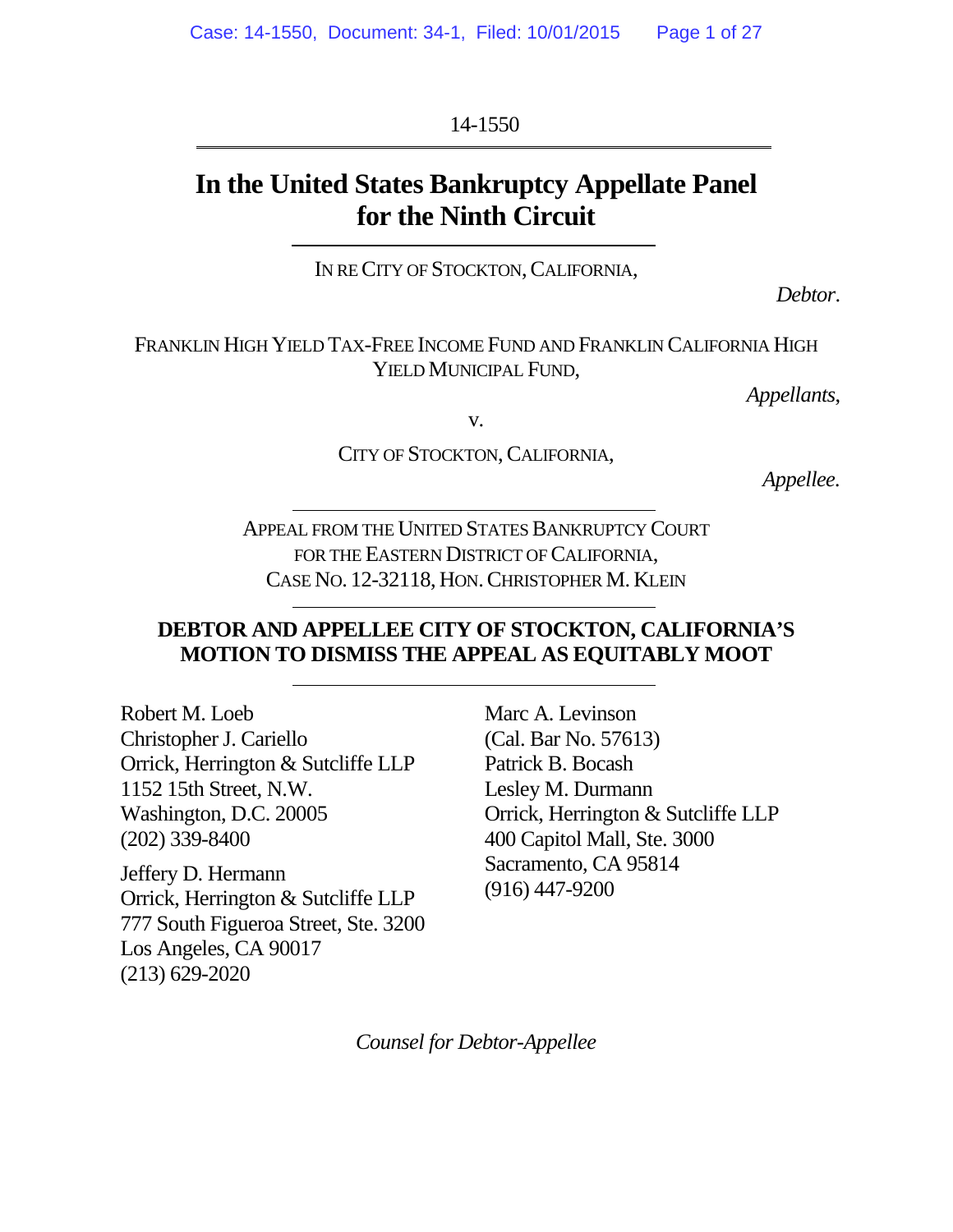# **TABLE OF CONTENTS**

## **Page**

| I. |                 |    |                                                                                                                                                                                             |  |
|----|-----------------|----|---------------------------------------------------------------------------------------------------------------------------------------------------------------------------------------------|--|
| П. |                 |    |                                                                                                                                                                                             |  |
|    |                 |    |                                                                                                                                                                                             |  |
|    | <b>B.</b>       |    |                                                                                                                                                                                             |  |
|    |                 |    |                                                                                                                                                                                             |  |
|    |                 |    |                                                                                                                                                                                             |  |
|    |                 | 1. | Franklin failed to diligently pursue a stay of the implementation of                                                                                                                        |  |
|    |                 | 2. |                                                                                                                                                                                             |  |
|    |                 | 3. | The bankruptcy court cannot fashion effective relief without<br>disrupting the Plan's economic foundations and upsetting the<br>reliance interests of third parties not before the court 14 |  |
|    | B.              |    | The equitable mootness doctrine's interest in finality is particularly                                                                                                                      |  |
|    |                 |    |                                                                                                                                                                                             |  |
|    |                 |    | <b>CERTIFICATE OF SERVICE</b>                                                                                                                                                               |  |
|    | <b>EXHIBITS</b> |    |                                                                                                                                                                                             |  |
|    |                 |    | Declaration of Scott Carney In Support of Debtor and Appellee City of<br>Stockton, California's Motion to Dismiss the Appeal as Equitably Moot                                              |  |
|    |                 |    | Declaration of Eric Schwarz In Support of Debtor and Appellee City of<br>Stockton, California's Motion to Dismiss the Appeal as Equitably Moot                                              |  |
|    |                 |    | Declaration of Micah Runner In Support of Debtor and Appellee City of<br>Stockton, California's Motion to Dismiss the Appeal as Equitably Moot                                              |  |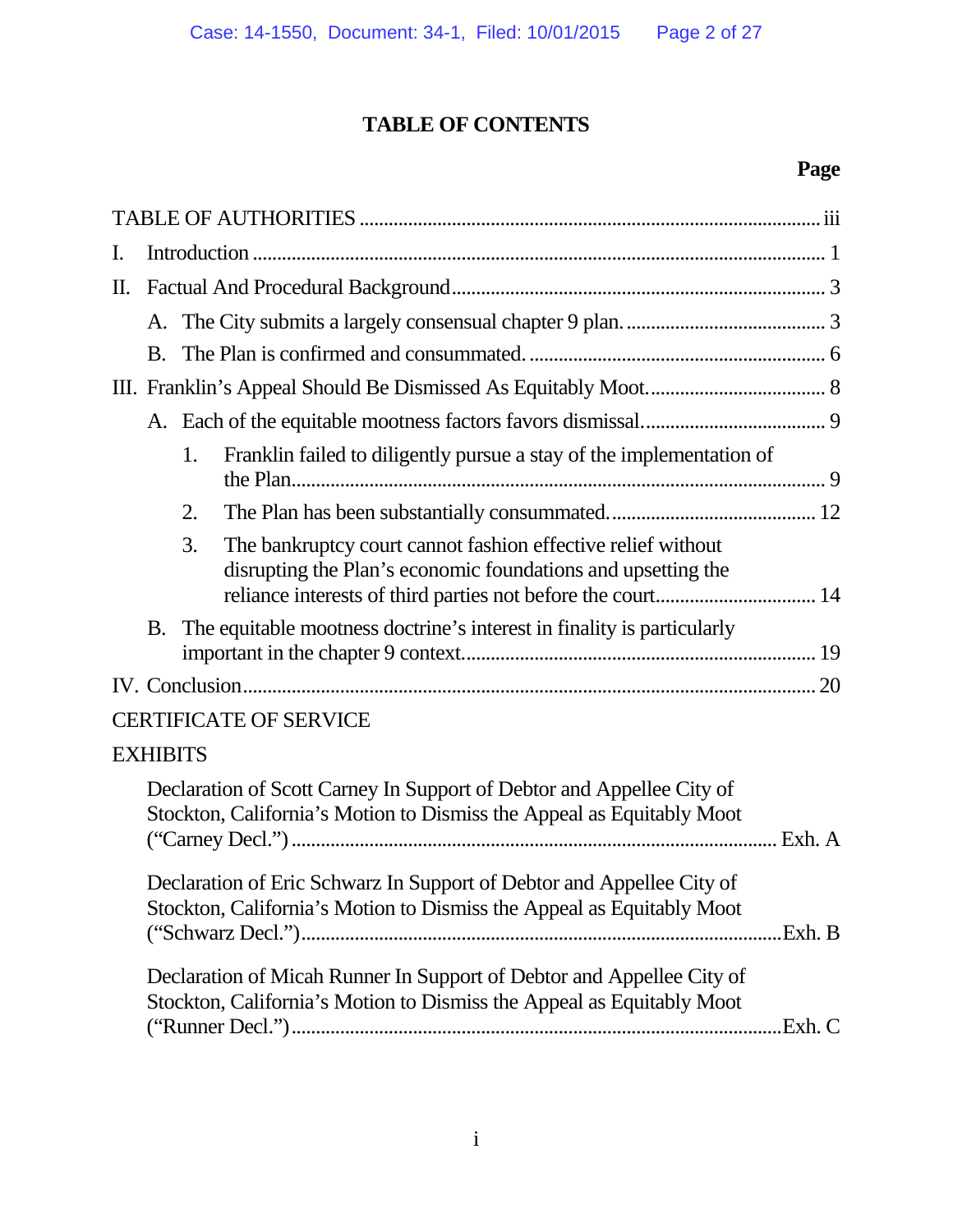| Franklin's Motion for a Stay Pending Appeal ("Stay Mot."), In re City of   |
|----------------------------------------------------------------------------|
| Stockton, Cal., No. 12-32118 (Bankr. E.D. Cal.), Dkt. No. 1774 Exh. D      |
| The City's Opposition to Franklin's Motion for a Stay Pending Appeal       |
| ("Stay Opp."), In re City of Stockton, Cal., No. 12-32118                  |
| .Exh. E                                                                    |
| Franklin's Reply in Support of the Motion for a Stay Pending Appeal ("Stay |
| Reply"), In re City of Stockton, Cal., No. 12-32118                        |
| . Exh. F                                                                   |
| Order Confirming First Amended Plan for the Adjustment of Debts of City    |
| of Stockton, In re City of Stockton, Cal., No. 12-32118                    |
|                                                                            |
| Amended Order Regarding Confirmation and Status of CalPERS, In re City     |
| of Stockton, Cal., No. 12-32118 (Bankr. E.D. Cal.), Dkt. No. 1907  Exh. H  |
| Opinion And Order Granting Appellee's Motion To Dismiss Appeal As          |
| Equitably And Constitutionally Moot Pursuant To Fed. R. Civ. P. 12(b)(1),  |
|                                                                            |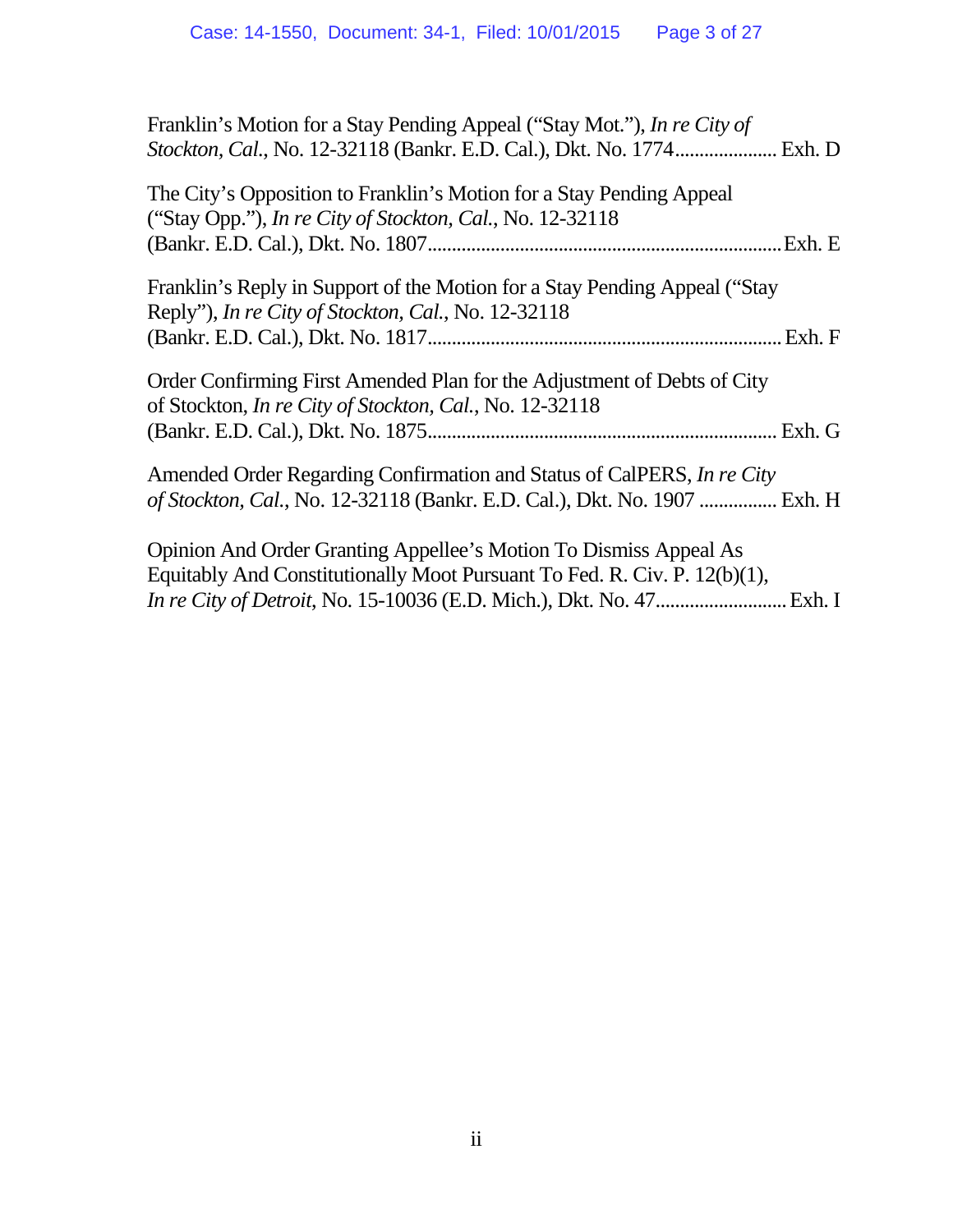## **TABLE OF AUTHORITIES**

# **Page(s)**

## **Cases**

| Bennett v. Jefferson Cty., Ala.,               |
|------------------------------------------------|
| In re Chateaugay Corp.,                        |
| In re City of Detroit, No. 15-10036, slip. op. |
| In re City of Stockton, Cal.,                  |
| In re City of Vallejo, Cal.,                   |
| In re Cont'l Airlines,                         |
| In re GWI PCS 1 Inc.,                          |
| In re Metromedia Fiber Network, Inc.,          |
| In re Mortgages Ltd.,                          |
| Nordhoff Invs., Inv. v. Zenith Elecs. Corp.,   |
| In re Paige,                                   |
| In re Pub. Serv. Co. of N.H.,                  |
| In re Roberts Farms, Inc.,                     |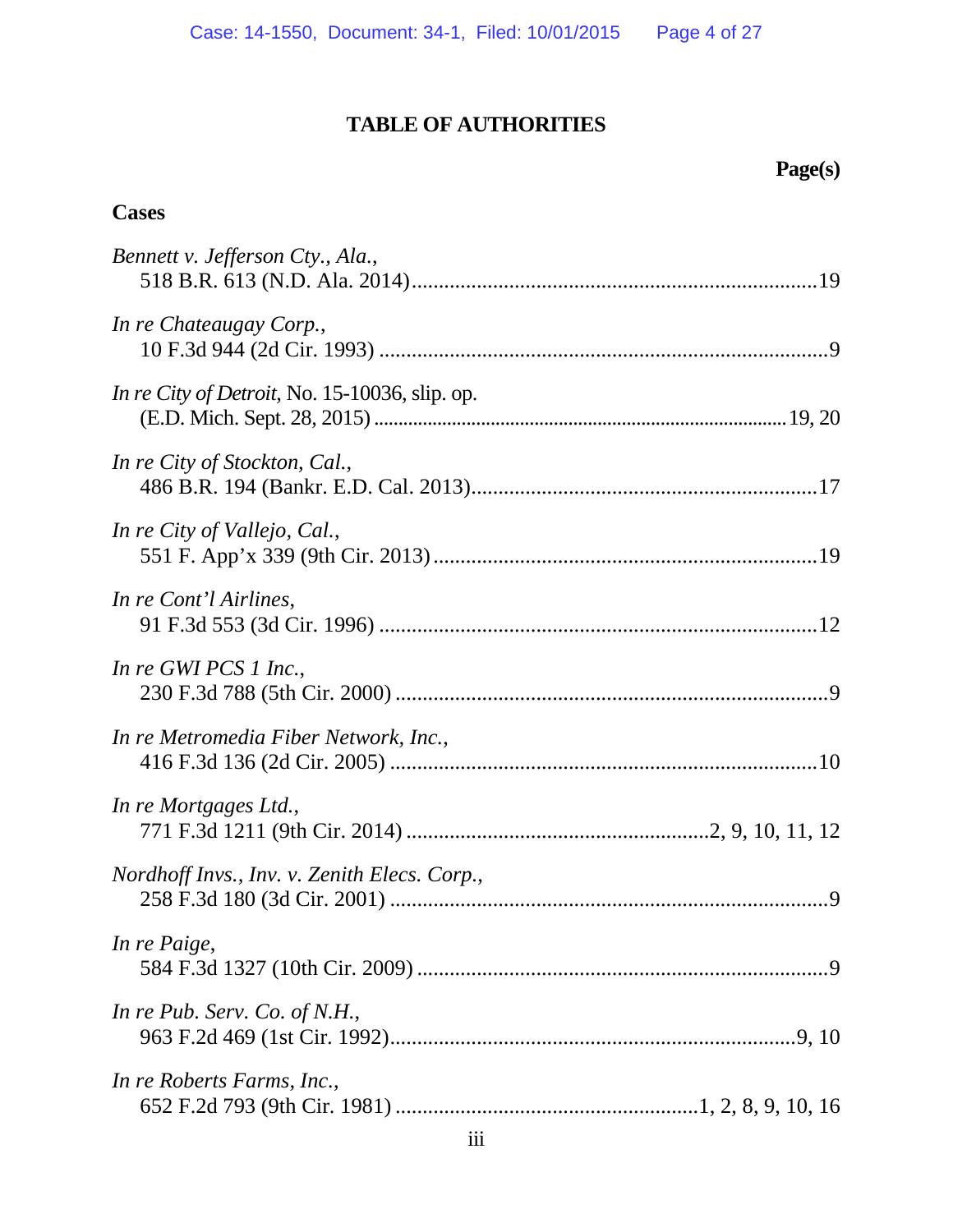| In re Semcrude, L.P.,                                                                                |
|------------------------------------------------------------------------------------------------------|
| In re Specialty Equip. Cos.,                                                                         |
| In re Thorpe Insulation Co.,                                                                         |
| In re Transwest Resort Props., Inc., No. 12-17176, 2015 WL 5332447                                   |
| In re Tribune Media Co.,<br>No. 15-3332, 3333, 2015 WL 4925923 (3d Cir. Aug. 19, 2015)12, 15, 16, 17 |
| In re United Producers, Inc.,                                                                        |
| <b>Statutes</b>                                                                                      |
|                                                                                                      |
|                                                                                                      |
|                                                                                                      |
|                                                                                                      |
|                                                                                                      |
|                                                                                                      |
|                                                                                                      |
| <b>Other Authorities</b>                                                                             |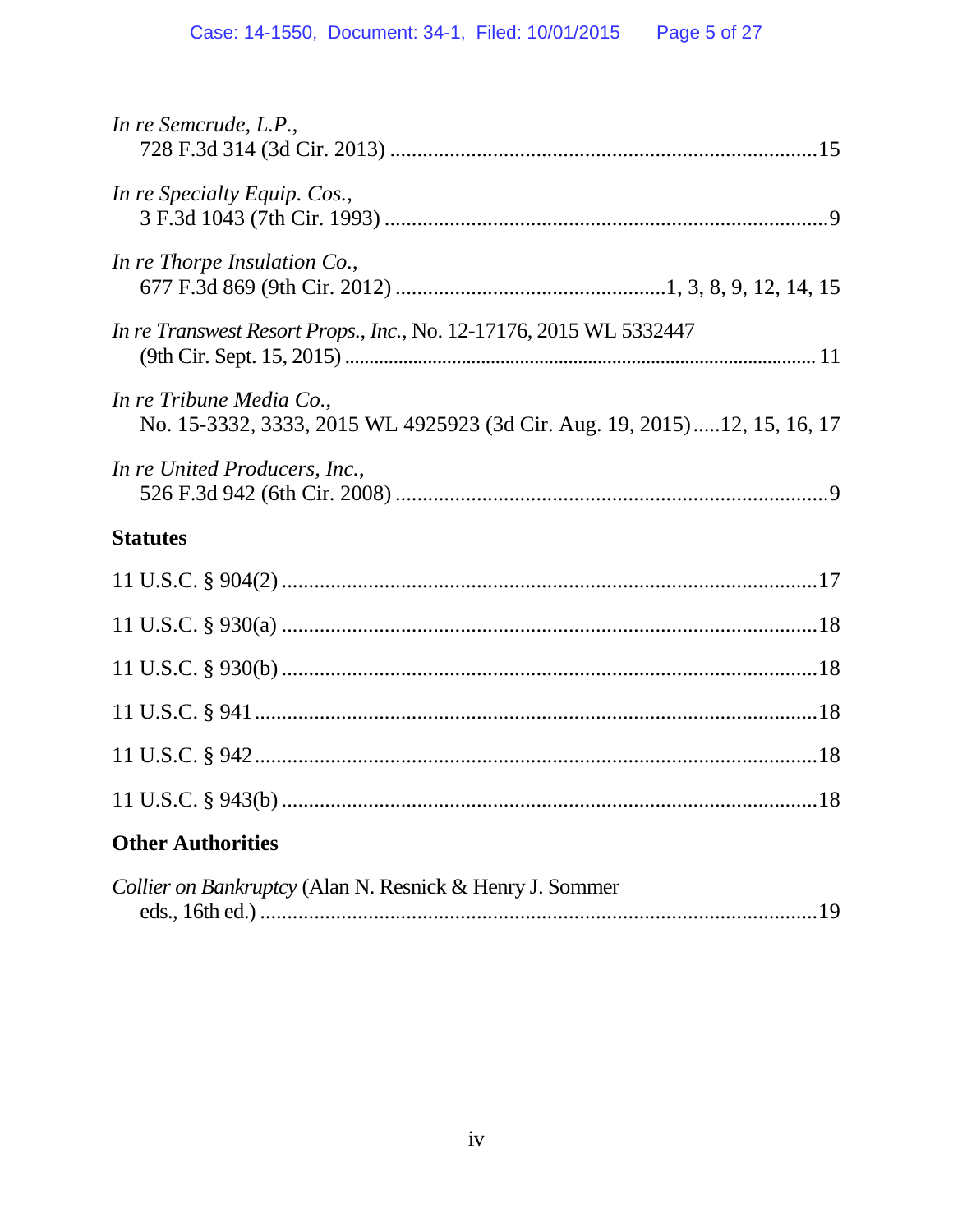## **I. Introduction<sup>1</sup>**

The City of Stockton, California ("the City") respectfully moves this Court to dismiss Franklin High Yield Tax-Free Income Fund and Franklin California High Yield Municipal Fund's (together, "Franklin") appeal as equitably moot.<sup>2</sup> Equitable mootness applies "when a 'comprehensive change of circumstances' has occurred so 'as to render it inequitable for this court to consider the merits of the appeal.'" *In re Thorpe Insulation Co.*, 677 F.3d 869, 880 (9th Cir. 2012) (quoting *In re Roberts Farms, Inc.*, 652 F.2d 793, 798 (9th Cir. 1981)). For the City, its employees, its residents, and virtually all of its major creditors, bankruptcy has faded from the rearview mirror. The City's plan of adjustment ("the Plan") was confirmed eight months ago. Since then, every transaction necessary to effectuate the Plan has taken place. Wire transfers were sent, checks cut and cashed, employees laid off or hired, properties transferred or placed

<sup>&</sup>lt;sup>1</sup> Throughout this motion, we use "BAP Dkt. No." to cite filings in this Court; "Bankr. Dkt. No." to cite filings in the bankruptcy court, *In re City of Stockton, Cal.*, No. 12- 32118 (Bankr. E.D. Cal.); and "OB" to cite Franklin's Opening Brief, BAP Dkt. No. 15. The abbreviations for the exhibits submitted in support of this motion are listed in the Table of Contents, *supra* i-ii.

 $2$  The City has also filed an equitable mootness motion in the other appeal from the bankruptcy court's plan confirmation order, Debtor and Appellee City of Stockton, California's Motion to Dismiss the Appeal as Equitably Moot, *Cobb v. City of Stockton, Cal.*, No. 14-17269 (9th Cir.), Dkt. No. 19. Franklin filed an amicus brief in the Ninth Circuit opposing the City's motion. Brief of *Amici Curiae* Franklin High Yield Tax-Free Income Fund and Franklin California High Yield Municipal Fund in Support of Appellant's Objection to Motion to Dismiss the Appeal as Equitably Moot, *Cobb*, No. 14-17269 (9th Cir.), Dkt. No. 26-2. The motion is currently pending.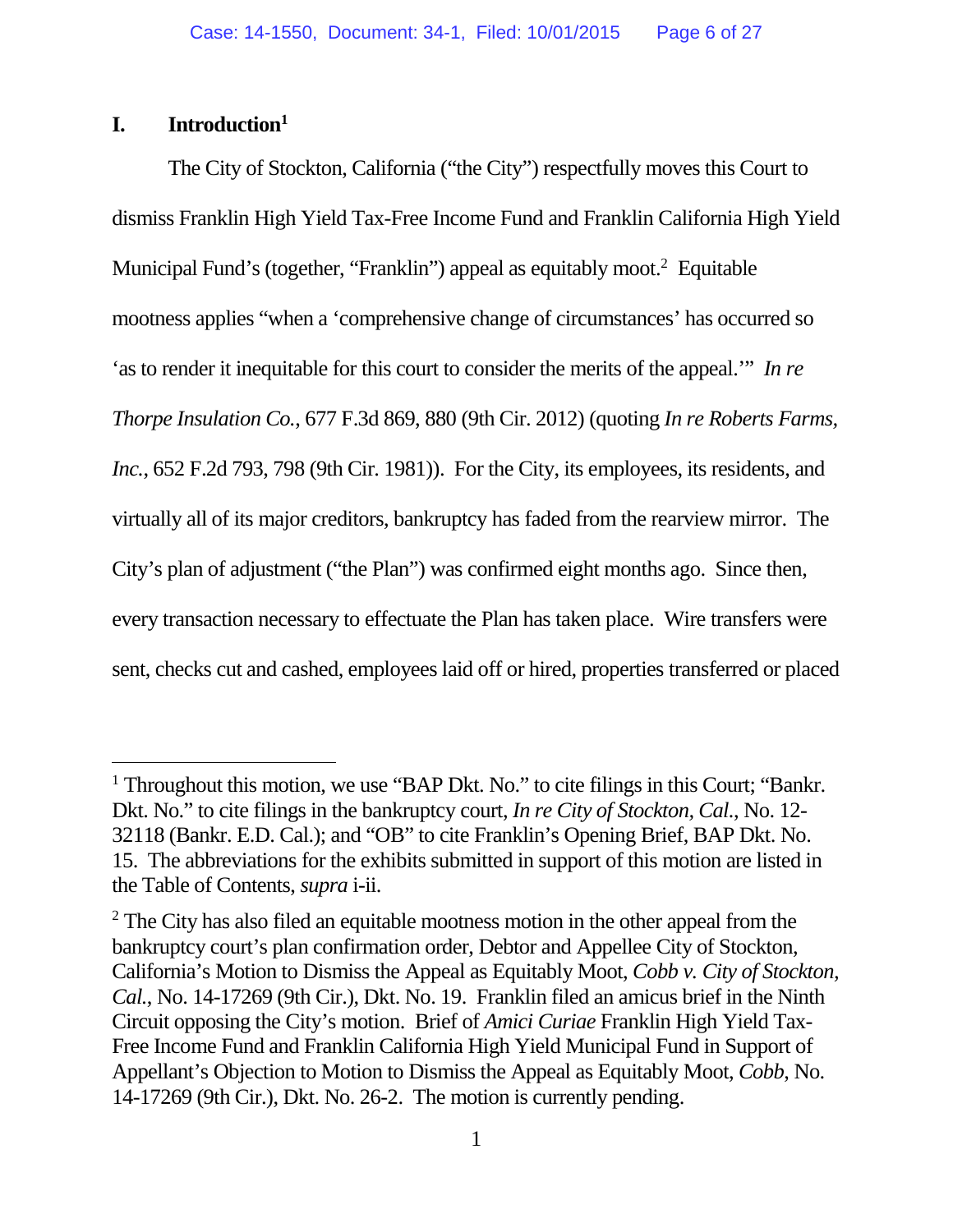in receivership, and management brought on to run them. Franklin now wants to reverse the confirmation order, even though it largely sat on its hands allowing the Plan to be fully effectuated.

The Ninth Circuit has made clear that to preserve the right to appeal plan confirmation, a creditor *must* diligently pursue a stay of the implementation of the plan; if the request for a stay is denied by the bankruptcy court, the creditor must then diligently pursue a stay in this Court and the court of appeals. *See In re Roberts Farms, Inc.*, 652 F.2d at 798; *In re Mortgages Ltd.*, 771 F.3d 1211, 1215 (9th Cir. 2014). That is not what happened here, however. Franklin filed a pro forma stay motion before the bankruptcy court, citing the wrong legal standard and making no serious claim that a stay of the implementation of the Plan was actually warranted. Unsurprisingly, that pro forma stay request was denied. Franklin was happy to rest on that, hoping it was enough to stave off equitable mootness, but not really wanting to "win" a stay, which undoubtedly would have required it to post a hefty appeal bond. So, it chose not to seek a stay from this Court or the Ninth Circuit, content to let the Plan go into full effect.

Now, the Plan has been substantially consummated and the many transactions it provides for cannot be undone. The question before this Court is whether Franklin can be allowed to seek to undo the Plan upon which these transactions are premised. It is no longer possible at this point to grant Franklin the relief it requests in this appeal reversal of confirmation—without "completely knocking the props out from under the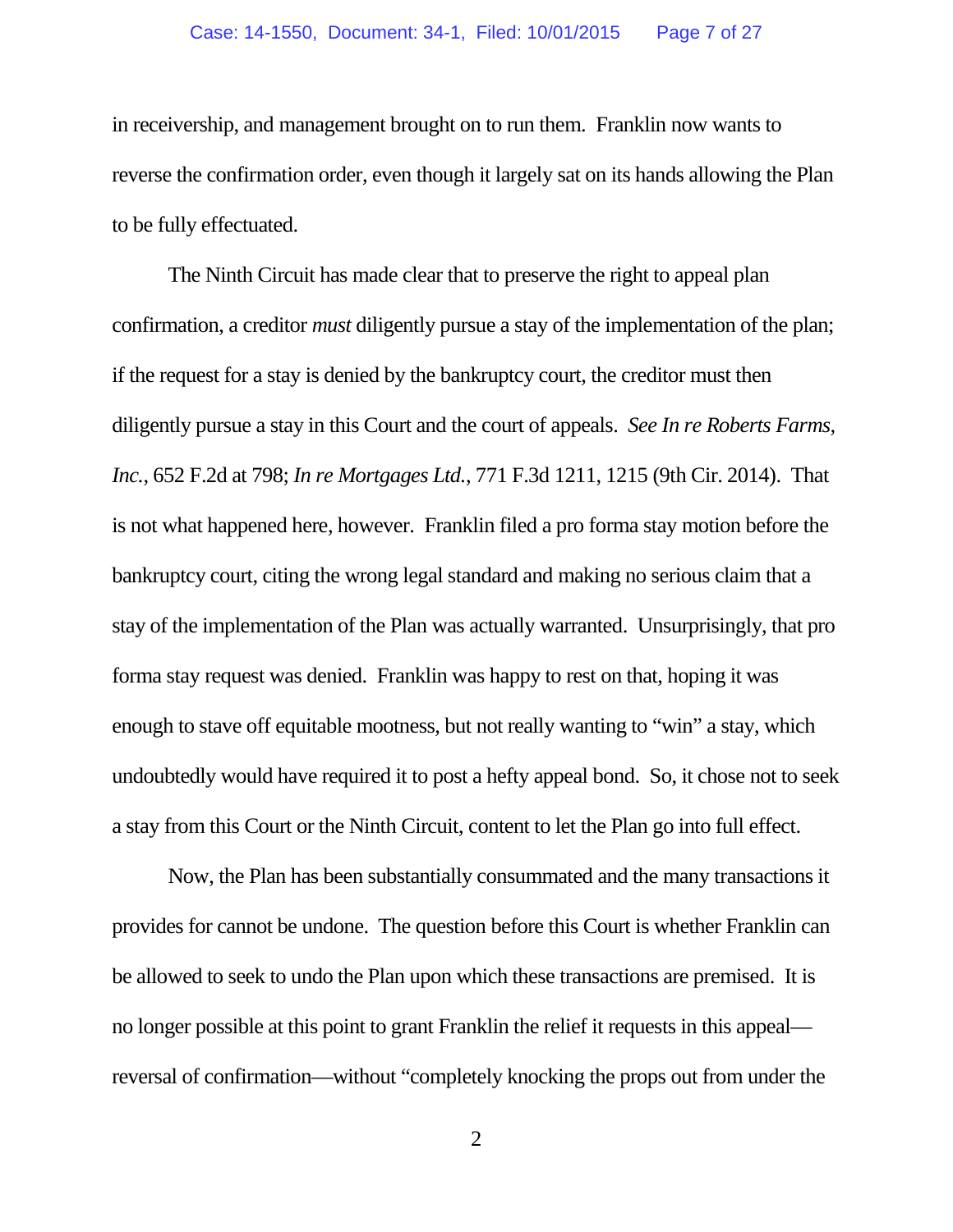plan," *In re Thorpe Insulation Co.*, 677 F.3d at 881-82. This Court cannot, as Franklin has at times suggested, simply order the bankruptcy court to pay Franklin more money, because a bankruptcy court has no power to direct a municipal debtor to pay money or to modify an existing plan of adjustment. Franklin is seeking reversal of the order confirming the Plan, plain and simple. Granting that relief would destabilize the economic foundations upon which the Plan is based and would frustrate the legitimate reliance interests of legions of creditors and other third parties who have conducted their affairs in reliance on the Plan's finality.

Equitable mootness was made for circumstances like this, particularly in the chapter 9 context, where the reliance interests of debtors, creditors, and other third parties, along with the public interest in the finality of a plan of adjustment, outweigh a creditor's interest in challenging a plan's confirmation to the bitter end. Franklin willingly risked a change in the status quo by failing to diligently seek a stay, and it has now irreversibly come to pass. The City's motion should be granted.

### **II. Factual And Procedural Background**

The facts in the record underlying this appeal are detailed at length in the City's Answering Brief ("AB") (at 6-32). We discuss them here only as relevant. The remainder of the facts are drawn from declarations in support of this motion.

#### **A. The City submits a largely consensual chapter 9 plan.**

The Plan is a product of compromise. Before it filed for chapter 9 relief, the City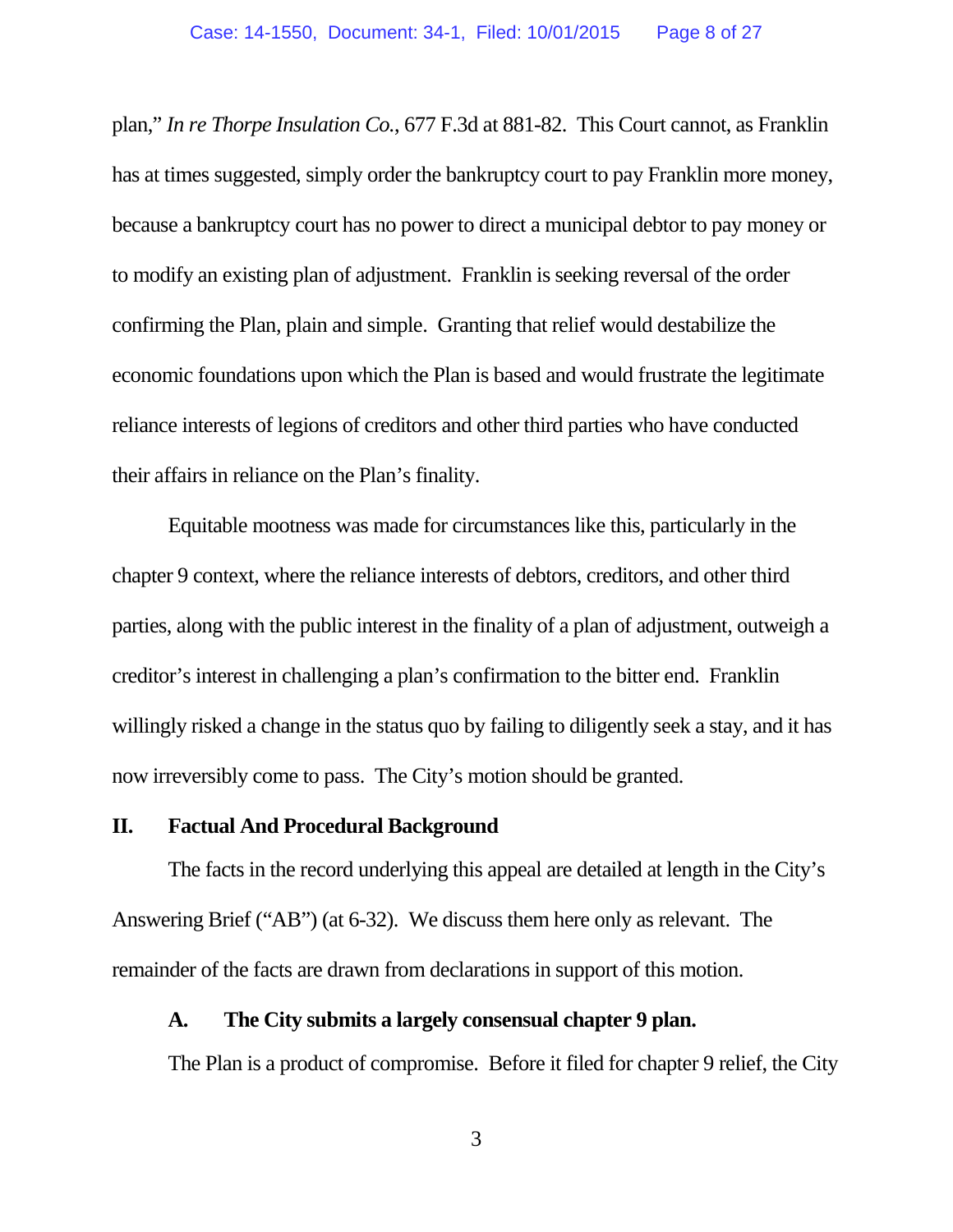engaged in extensive mediation through the statutorily mandated "AB 506" process. AB 11-12. This yielded huge concessions from almost all of the City's labor organizations, slashing compensation and benefits going forward. AB 12. In the bankruptcy case, the negotiations continued, led by Bankruptcy Judge Elizabeth Perris, the court-appointed mediator. Ultimately, the City reached consensual resolutions with all nine of its labor unions; the official committee representing 1,100 retirees who held rights to lifetime health benefits; the California Department of Boating and Waterways; the City's two minor league sports teams; and three capital markets creditors that held or insured bonds totaling over \$270 million. AB 16-20; Carney Decl. ¶ 5.

Negotiations with the capital markets creditors were contentious affairs, but the parties ultimately were able to hammer out creative solutions.

 Assured Guaranty Corp. and Assured Guaranty Municipal Corp. (together, "Assured") insured \$125 million in Pension Obligation Bonds ("POBs") and \$40.8 million in secured lease-revenue bond issuances. AB 13-14. In its settlement with Assured, the City was able to extinguish the bond issuances. In exchange, it effectively conveyed ownership of an office building at 400 E. Main Street to Assured, while negotiating a lease that will allow the City to move its City Hall functions into the building at below market rates for up to 12 years. The parties also negotiated a reduction on POBs, but with an upside provision

4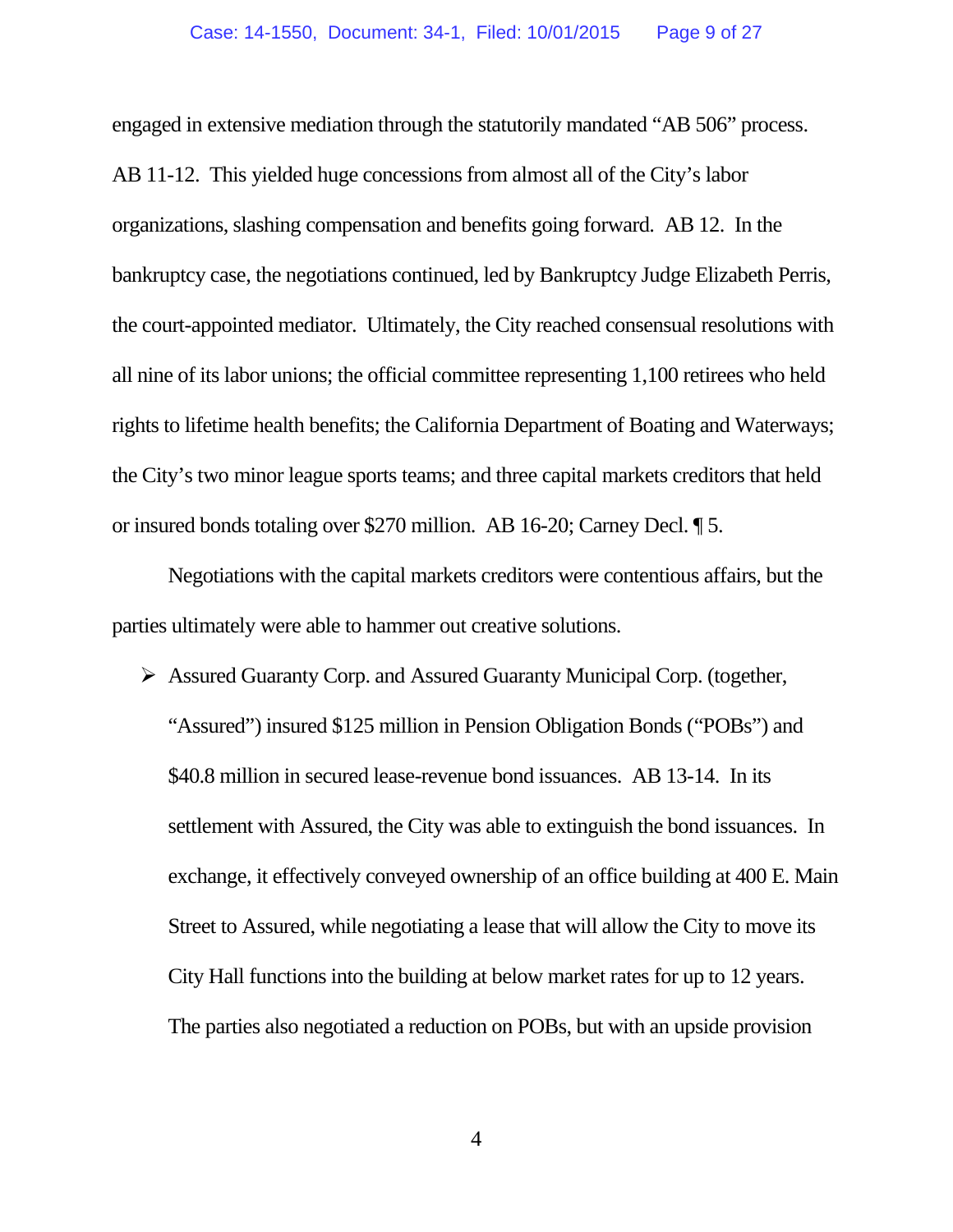that allowed Assured to recover more to the extent the City outperformed certain revenue projections. AB 18.

- National Pubic Finance Guarantee Corporation ("NPFG") insured over \$90 million in secured lease-revenue bonds from three issuances. AB 18. Under the settlement, the City transferred ownership in its downtown parking facilities to a new Parking Authority, shifting its payment obligations to that Authority and thus removing them from its over-obligated General Fund. The settlement also restructured certain bonds and capped the ceiling of repayment to virtually ensure that they could be paid from restricted tax revenues. A final bond issuance was left unimpaired to enable the City to continue to house several essential functions in the City's Stewart Eberhardt Building. AB 19-20.
- Ambac Assurance Corporation ("Ambac") insured \$13.3 million in certificates of participation. AB 14. The City was able to negotiate reductions and deferrals of General Fund obligations related to these certificates that permitted it to retain other crucial City properties, including the City's main police station and two fire stations. AB 20.

The viability of these settlements—and thus the feasibility of the plan of adjustment that resulted from them—is based on the City's Long Range Financial Plan ("LRFP"), a meticulous set of revenue, budget, and reserve projections designed to restore the City's fiscal stability. AB 26-28. And the LRFP is itself also the product of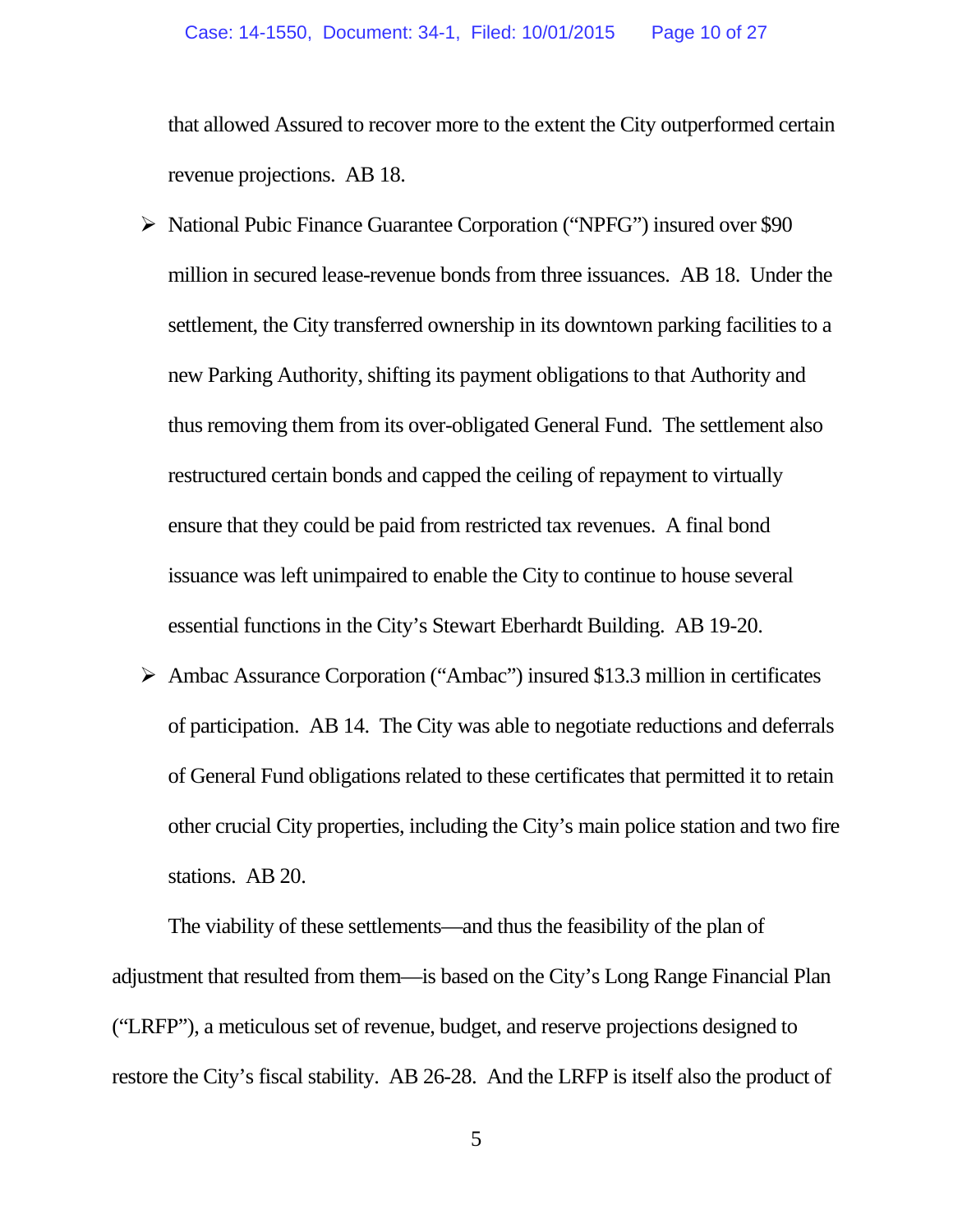a different sort of compromise, one approved by the City's electorate, which, in November of 2013, approved a tax hike that would raise an additional \$28 million per year. AB 25. The end result of all of this is a plan of adjustment made up of a constellation of bilateral settlements, all based on the LRFP's economic foundation, and all effectively approved by the City's residents.

Despite all the compromise and buy-in of the City's creditors, stakeholders, and citizens, there was one major holdout: Franklin. Franklin—holder of \$35 million in bonds—was the one major creditor with whom the City could not, despite its good faith efforts, come to a workable compromise. Franklin took its chances litigating the confirmation process tooth-and-nail, hoping to defeat the City's negotiated Plan.

### **B. The Plan is confirmed and consummated.**

Franklin failed. At a hearing on October 30, 2014, the bankruptcy court announced that it would confirm the Plan. ER409-44. After the oral ruling, Franklin filed a motion asking the bankruptcy court to stay the effectiveness of its confirmation order pending appeal. Stay Mot. 1. The motion was a transparently pro forma effort to stave off equitable mootness. Franklin included not a single declaration in support of its motion. Other than pointing to the possibility that the City might later argue equitable mootness, it made no attempt to show the requisite likelihood of irreparable harm. *Id.* at 10-11. Indeed, its reply in support of its motion stated that "if no stay is issued, Franklin will not be irreparably harmed." Stay Reply 2 (emphasis in original).

6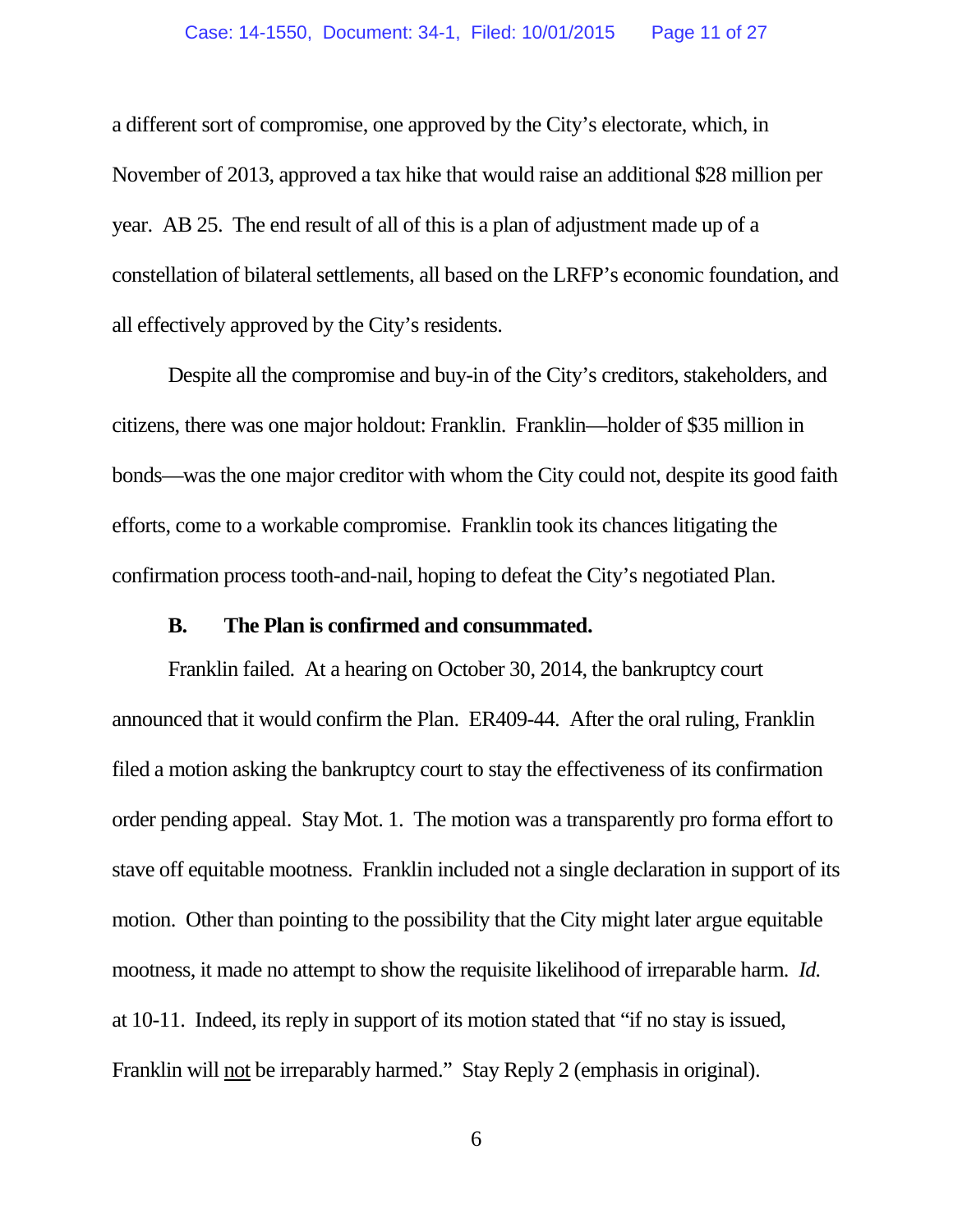On January 20, 2015, not surprisingly, the bankruptcy court denied Franklin's motion. ER467-85. Franklin did not further seek a stay from the district court, this Court, or the court of appeals. Later, the bankruptcy court filed an order confirming the Plan on February 4, 2015. ER224-303. The Plan went effective on February 25, 2015 ("the Effective Date"). Carney Decl. ¶ 3. And the City filed a notice of the occurrence of the Effective Date on March 6, 2015. Bankr. Dkt. No. 1915.

On (or, in the case of some payments, before) the Effective Date, the City effectuated the Plan's provisions, completing a flurry of transactions. Among them: It transferred funds to satisfy settlements that "adjusted over \$259 million in principal amount of claims against the City," Carney Decl. ¶ 5, including settlements with retirees and capital markets creditors; it "conveyed fee title to 17 separate parking lots and garages to the newly-created Stockton Parking Authority, assigned its leasehold interests in six additional parking lots to the Parking Authority, and transferred management control of all parking assets to the Parking Authority—including approximately 1,700 parking meters," Runner Decl. ¶ 3; it transferred day-to-day operation of the parking facilities over to a new entity, which in turn hired new leadership and staff, Runner Decl. ¶ 5; and it "conveyed an option to Assured Guaranty to enable it to purchase … 400 East Main Street" and "control of the building was transferred to a receiver … for the benefit of Assured Guaranty, which receives the net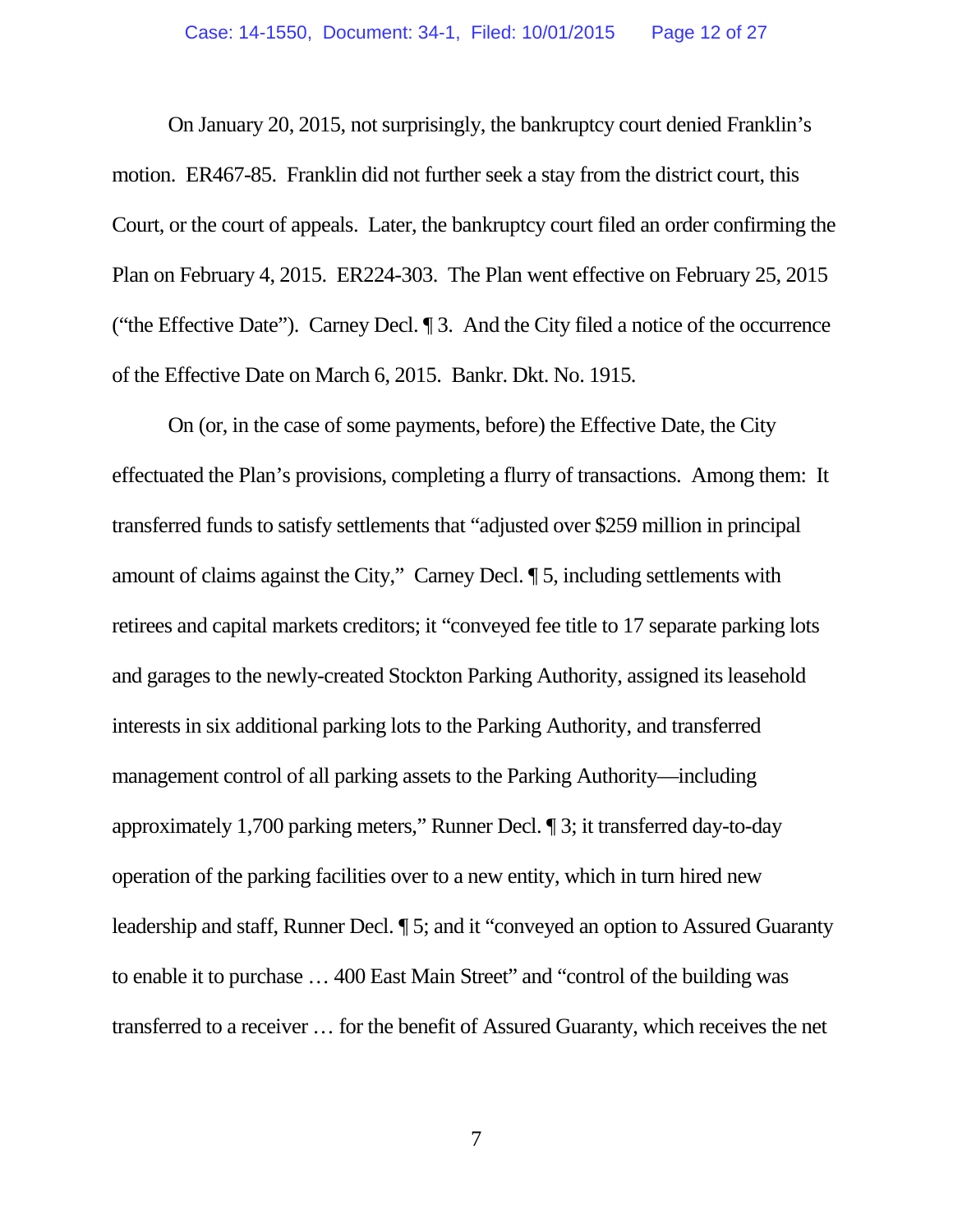rent from the building," Runner Decl. ¶ 7. The City has now completed every transaction called for in the Plan.

### **III. Franklin's Appeal Should Be Dismissed As Equitably Moot.**

"Equitable mootness occurs when a 'comprehensive change of circumstances' has occurred so 'as to render it inequitable for th[e] court to consider the merits of the appeal.'" *In re Thorpe Insulation Co.*, 677 F.3d at 880 (quoting *In re Roberts Farms, Inc.*, 652 F.2d at 798). The doctrine rests on the rationale that "public policy values the finality of bankruptcy judgments because debtors, creditors, and third parties are entitled to rely on a final bankruptcy court order." *Id.* And to prevent a creditor from unfairly disrupting this finality, the Ninth Circuit mandates that a creditor diligently seek a stay and, even if the stay is denied at first, that it diligently pursue the stay in this Court and the court of appeals. *See In re Roberts Farms*, 652 F.2d at 798.

As we detail below, this is a paradigmatic equitable mootness case, made even more compelling by the need for finality in light of the goals of chapter 9. Franklin failed to diligently pursue a stay, content to let the Plan be fully consummated. It is now too late to seek reversal of the confirmation of the Plan. The equitable interests here all weigh in favor of the City and the many others who have invested in the City's future in reliance on the Plan. This appeal should be dismissed.

8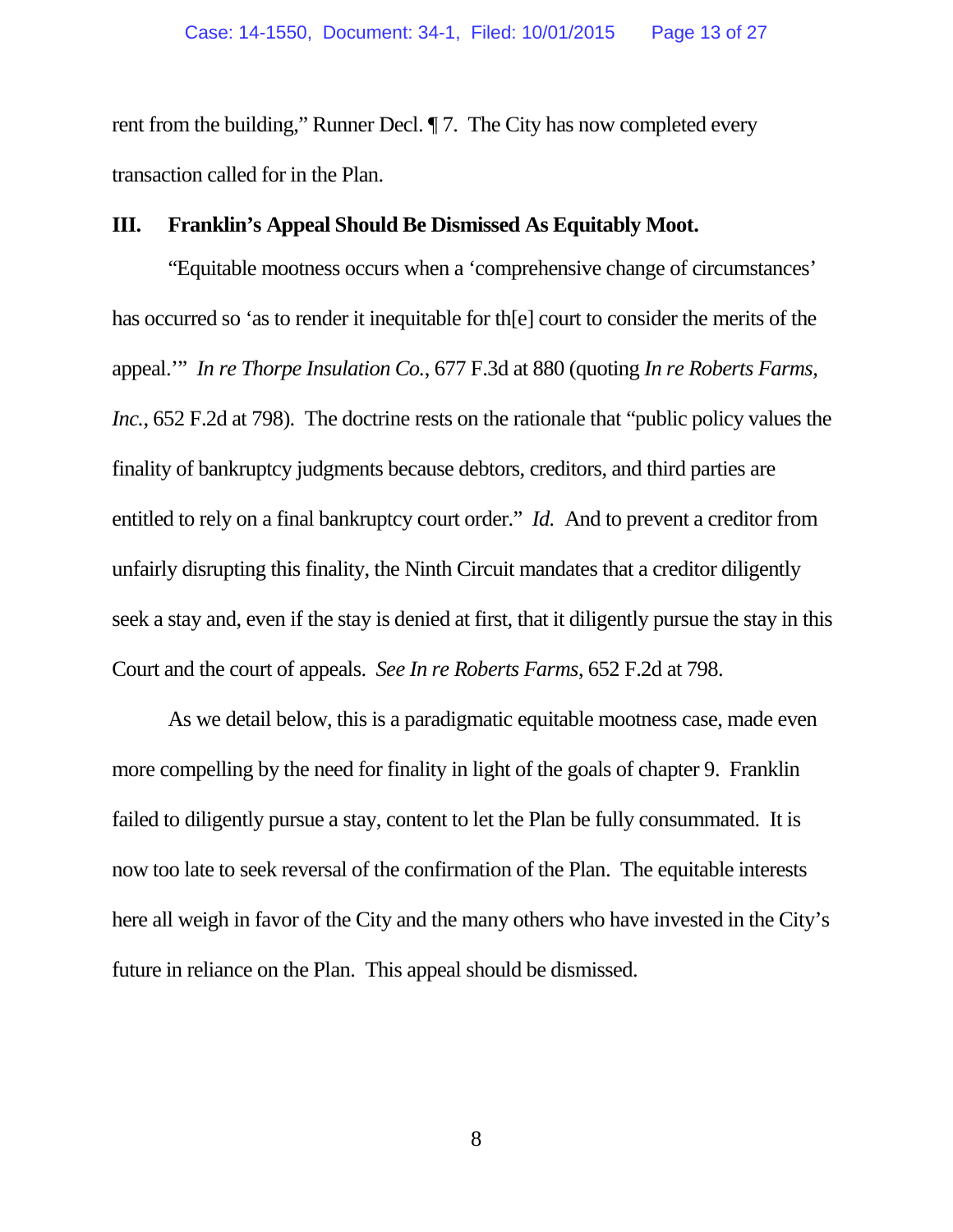## **A. Each of the equitable mootness factors favors dismissal.**

## **1. Franklin failed to diligently pursue a stay of the implementation of the Plan.**

The Ninth Circuit has identified several factors relevant to the equitable mootness inquiry, *infra* 12, 14, but at the threshold, "it is *obligatory* upon appellant … to pursue with diligence all available remedies to obtain a stay of execution of the objectionable order." *Id.* (emphasis added); *see In re Mortgages Ltd.*, 771 F.3d at 1216; s*ee id*. at 1215 ("When an appellant fails to seek a stay without giving adequate cause, … we dismiss the appeal as equitably moot."); *In re Thorpe Insulation Co.*, 677 F.3d at 881 (court of appeals "look[s] first at whether a stay was sought").<sup>3</sup>

This requirement is "grounded in important principles of equity," *In re*

*Mortgages Ltd.*, 771 F.3d at 1216—it is no mere formality. The Ninth Circuit has made clear that an appellant's obligation to seek a stay is not discharged merely by filing a stay motion in bankruptcy court. The appellant must "pursue with diligence *all* available remedies to obtain a stay … *even to the extent of applying to the Circuit Justice for relief*." *In re Roberts Farms*, 652 F.2d at 798 (emphasis added). And it may

<sup>3</sup> Other Circuits agree on the central importance of seeking a stay. *E.g.*, *In re Pub. Serv. Co. of N.H.*, 963 F.2d 469, 472-73 (1st Cir. 1992); *In re Chateaugay Corp.*, 10 F.3d 944, 953 (2d Cir. 1993); *Nordhoff Invs., Inc. v. Zenith Elecs. Corp.*, 258 F.3d 180, 186- 87 (3d Cir. 2001); *id.* at 191-92 (Alito, J., concurring); *In re GWI PCS 1 Inc.*, 230 F.3d 788, 800 (5th Cir. 2000); *In re United Producers, Inc.*, 526 F.3d 942, 948 (6th Cir. 2008); *In re Specialty Equip. Cos.*, 3 F.3d 1043, 1047 (7th Cir. 1993); *In re Paige*, 584 F.3d 1327, 1340-41 (10th Cir. 2009).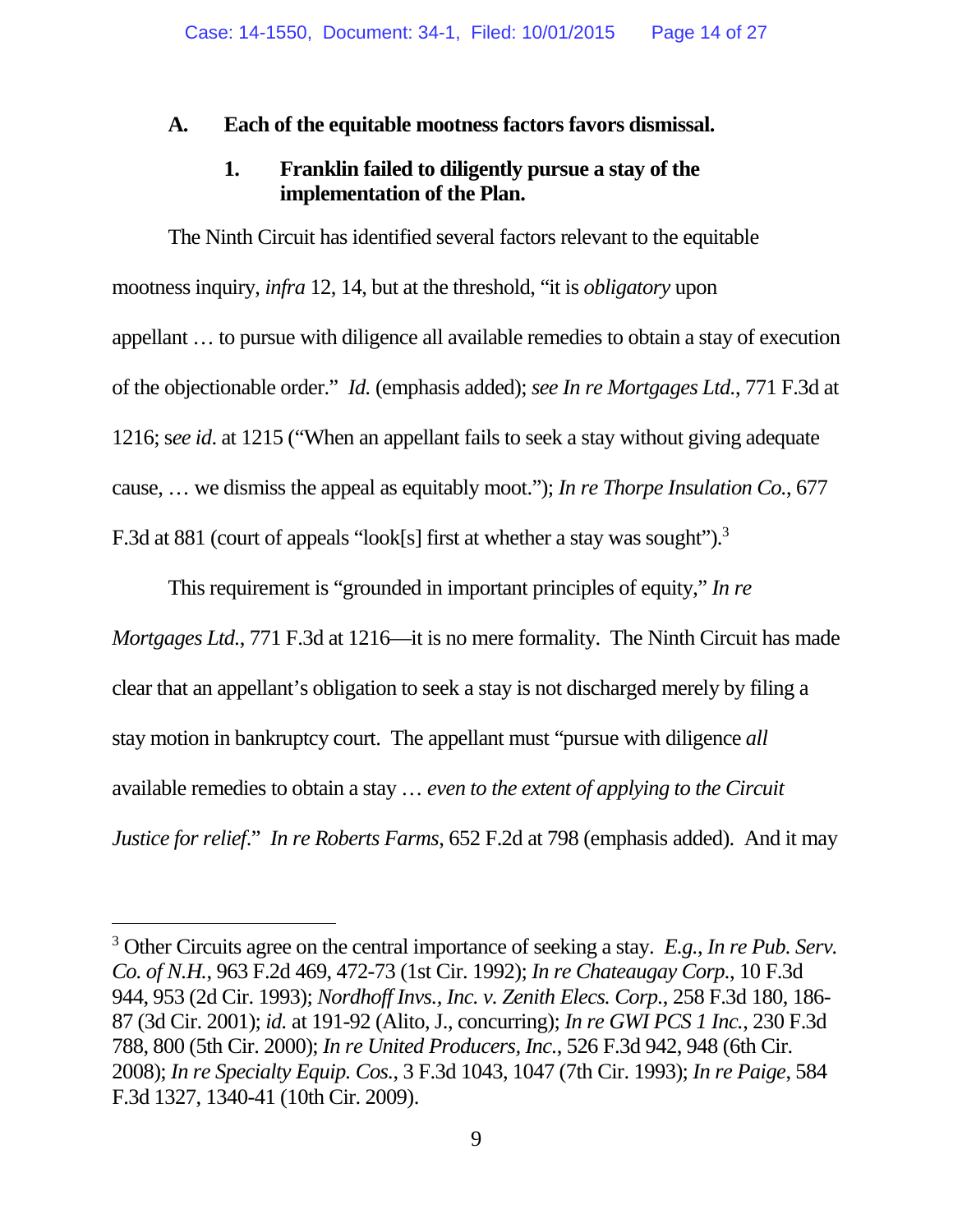not shirk this obligation merely because it thinks "the chances of success seem dim." *In re Mortgages*, 771 F.3d at 1216 (internal quotation marks and citation omitted); *see In re Metromedia Fiber Network, Inc.*, 416 F.3d 136, 144 (2d Cir. 2005).

Franklin did not come close to satisfying its obligation. Although it filed a motion before the bankruptcy court, it did not *diligently* pursue a stay. The motion was pro forma, with the express intent of avoiding a later finding of equitable mootness. Beyond noting the possibility that the City may in the future raise an equitable mootness argument, Franklin did not even *attempt* to carry its burden of showing a likelihood of irreparable harm. In its initial motion, Franklin relied on cases saying it could obtain a stay by showing a mere possibility of irreparable harm. Stay Mot. 3. When the City's response explained that those cases were no longer good law, Stay Resp. 2-3, Franklin conceded that it had "misstated the law" and that it could not satisfy the correct standard. Stay Reply 2-3. Franklin's reply stated that "if no stay is issued, Franklin will not be irreparably harmed." *Id.* at 2 (emphasis in original).

Franklin's papers thus never made a bona fide argument on an essential element. In any event, even where a motion before the bankruptcy court is denied, a party must still act diligently to further pursue a stay. The creditor must ask this Court (or the district court) and, if necessary, the Ninth Circuit for relief. *In re Roberts Farms*, 652 F.2d at 798; *accord In re Pub. Serv. Co. of N.H.*, 963 F.2d at 472 (noting that "no attempt was made to appeal the denial of the stay"). That is why this Court in *In re*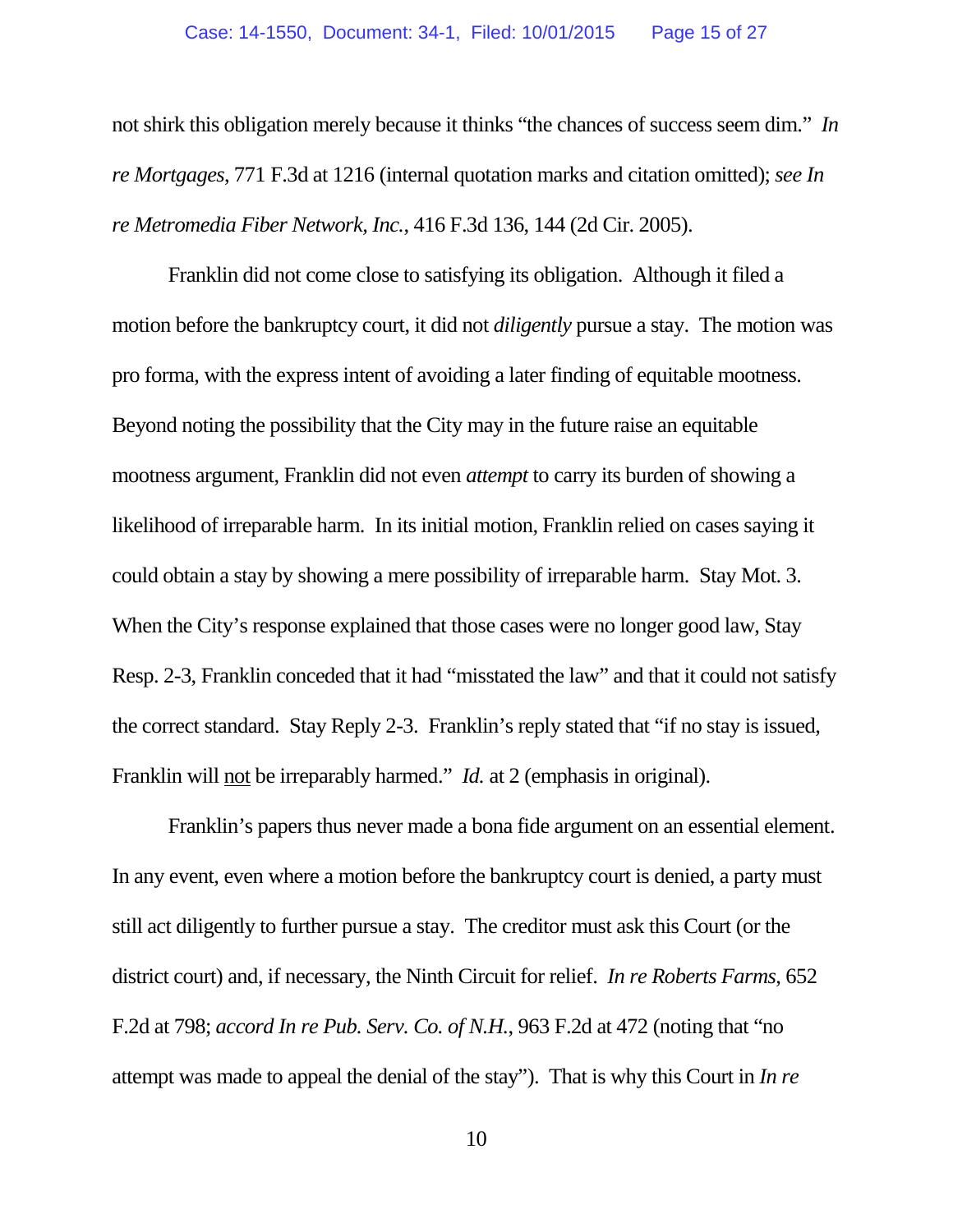*Transwest Resort Props., Inc.*, No. 12-17176, 2015 WL 5332447, \*4 (9th Cir. Sept. 15, 2015), a recent equitable mootness case, went out of its way to point out that the appellant was "diligent" about seeking a stay from both the bankruptcy court and the district court before the district court initially dismissed the appeal as equitably moot. Unlike the appellant in that case, Franklin has not been diligent.

Based on arguments Franklin has made elsewhere, it will likely respond that it is exempt from attempting to obtain a stay because, even in the absence of a stay, the bankruptcy court will be able to fashion effective relief were Franklin to win its appeal. The notion appears to be that as long as the bankruptcy court—despite consummation of the Plan—can give Franklin more money later, Franklin has nothing to worry about now. The first problem with this is that Franklin's premise is wrong: As we explain in detail below, the bankruptcy court cannot at this point fashion meaningful relief for Franklin, and certainly cannot just give Franklin more money, which is an independent reason Franklin's appeal is moot. *Infra* 15-18. So its excuse is meritless.

But Franklin's argument also misses a key point: This is not all about Franklin. The requirement that Franklin diligently pursue a stay of consummation of the Plan is also meant to protect the City, as well as thousands of creditors and other interested third parties—such as creditors who reached settlement—who, in the absence of a stay, have made decisions in reliance on the Plan. *See In re Mortgages Ltd.*, 771 F.3d at 1216. In this regard, it bears further note that had Franklin made a diligent effort to

11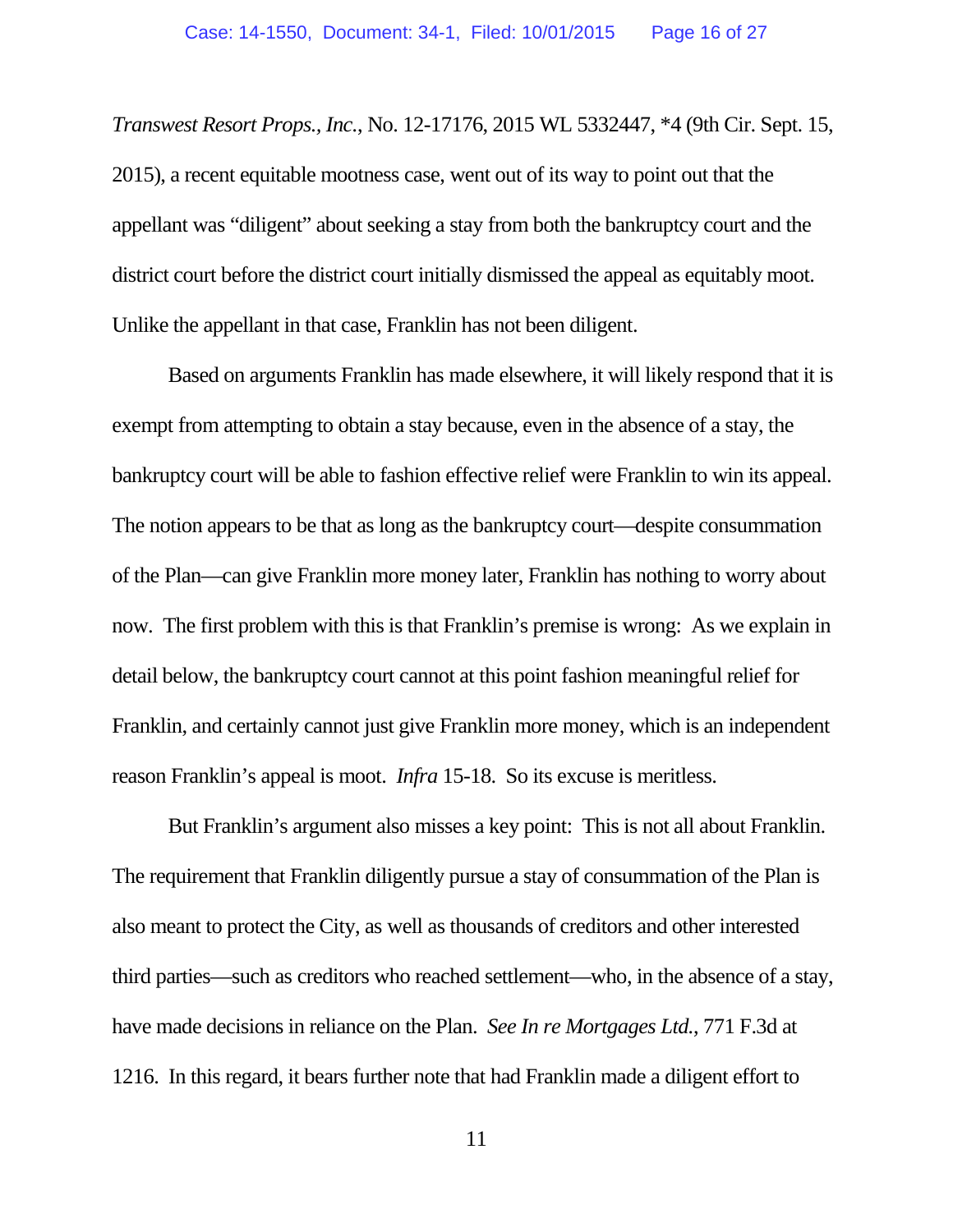obtain a stay and prevailed, it almost certainly would have been required to post a substantial bond to secure against losses resulting from the stay. And its failure *to do that* would similarly have triggered equitable mootness. *E.g.*, *In re Cont'l Airlines*, 91 F.3d 553, 562 (3d Cir. 1996); *In re Tribune Media Co.*, No. 15-3332, 3333, 2015 WL 4925923, \*8 (3d Cir. Aug. 19, 2015). Franklin's tactic, it appears, is designed to give it the best of both worlds. It filed a pro forma stay motion to try to avoid equitable mootness, but knew it would never be granted and thus never necessitate a bond under this strategy, Franklin foists all of the risk of its appeal onto others.

Whatever Franklin's motivations, the bottom line is this: Franklin has never, before any court, made a serious argument in favor of obtaining a stay. It has therefore not satisfied its obligation to diligently seek a stay, and the "appeal[] must be dismissed." *In re Mortgages Ltd.*, 771 F.3d at 1217.

#### **2. The Plan has been substantially consummated.**

If this Court does not deem it appropriate to dismiss Franklin's appeal because of its failure to diligently seek a stay, that failure nevertheless "weighs strongly" in the balance with other relevant factors. *Id.* The next such factor this Court considers is whether the plan has been "substantially consummated." *In re Thorpe Insulation Co.*,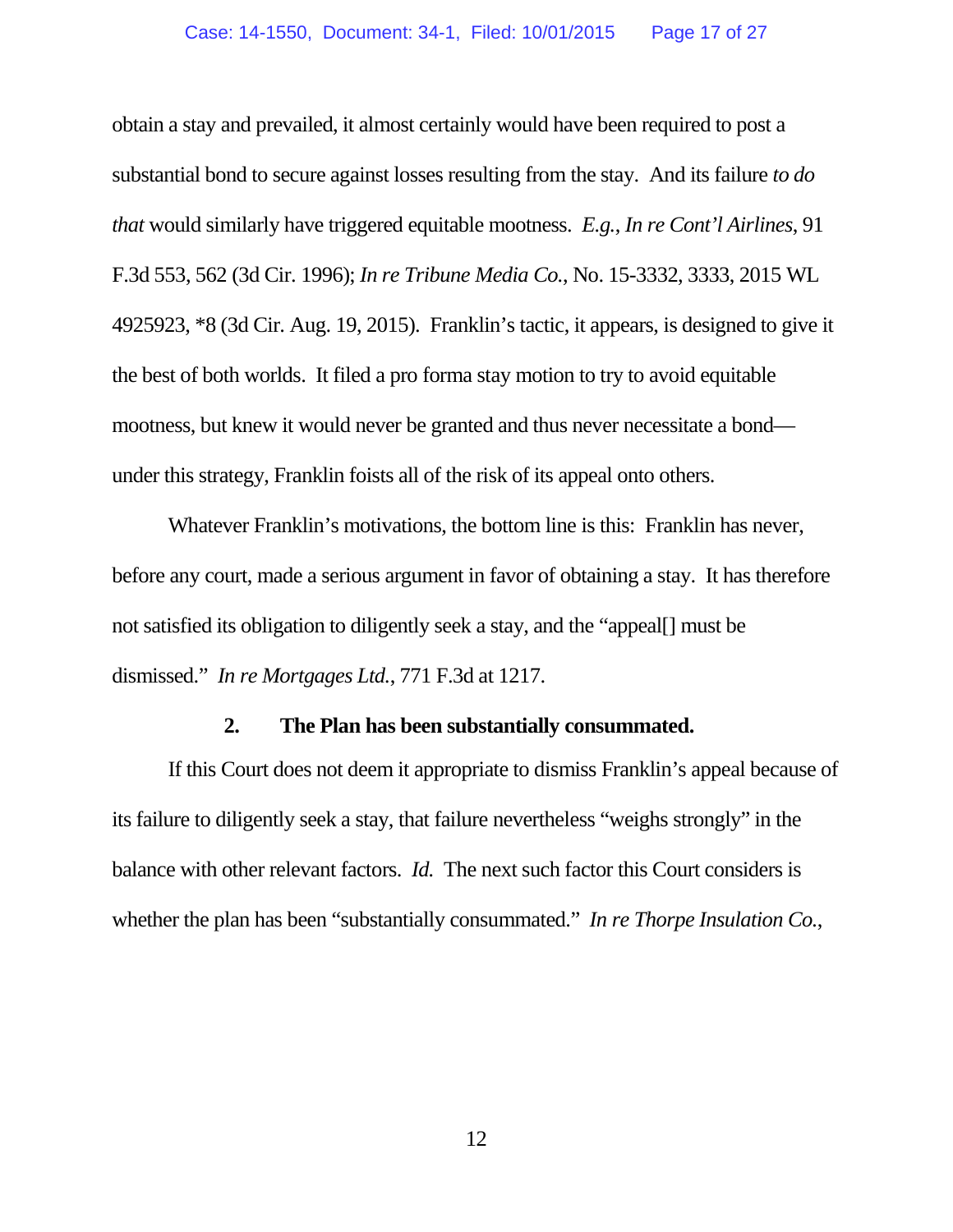677 F.3d at 881-82. There can be no dispute that it has. Each transaction necessary to effectuate the Plan has now occurred<sup>4</sup>:

- $\triangleright$  The Plan required the City to make a wire transfer in the amount of \$5.1 million to a distributing agent to satisfy the retirees' claims for health benefits. Carney Decl. ¶ 4. The City made this transfer to Rust Consulting/Omni Bankruptcy, its distributing agent, on February 18. Carney Decl. ¶ 8. Rust Omni has distributed these funds via check to the retirees, and all but one of the checks has now been cashed. Schwarz Decl. ¶¶ 4-10.
- To effect the Assured settlement, the City and Assured executed a reimbursement agreement, a real property option agreement and joint escrow instructions, a new lease for 400 East Main, a site and facility lease termination agreement, and a lease and assignment termination agreement. Bankr. Dkt. No. 1842.
- $\triangleright$  To effect the NPFG settlements, the City and NPFG executed two forbearance agreements, an amended and restated pledge agreement, an installment sale agreement, a management agreement for the parking properties subject to the

<sup>&</sup>lt;sup>4</sup> The major documents underlying these transactions are contained in the 550-page collection of settlement-related documents entitled Second Supplemental Plan Supplement, which is part of the designated appellate record and available on the bankruptcy docket, *In re City of Stockton, Cal.*, 12-32118 (Bankr. E.D. Cal.), Dkt. Nos. 1842 & 1843.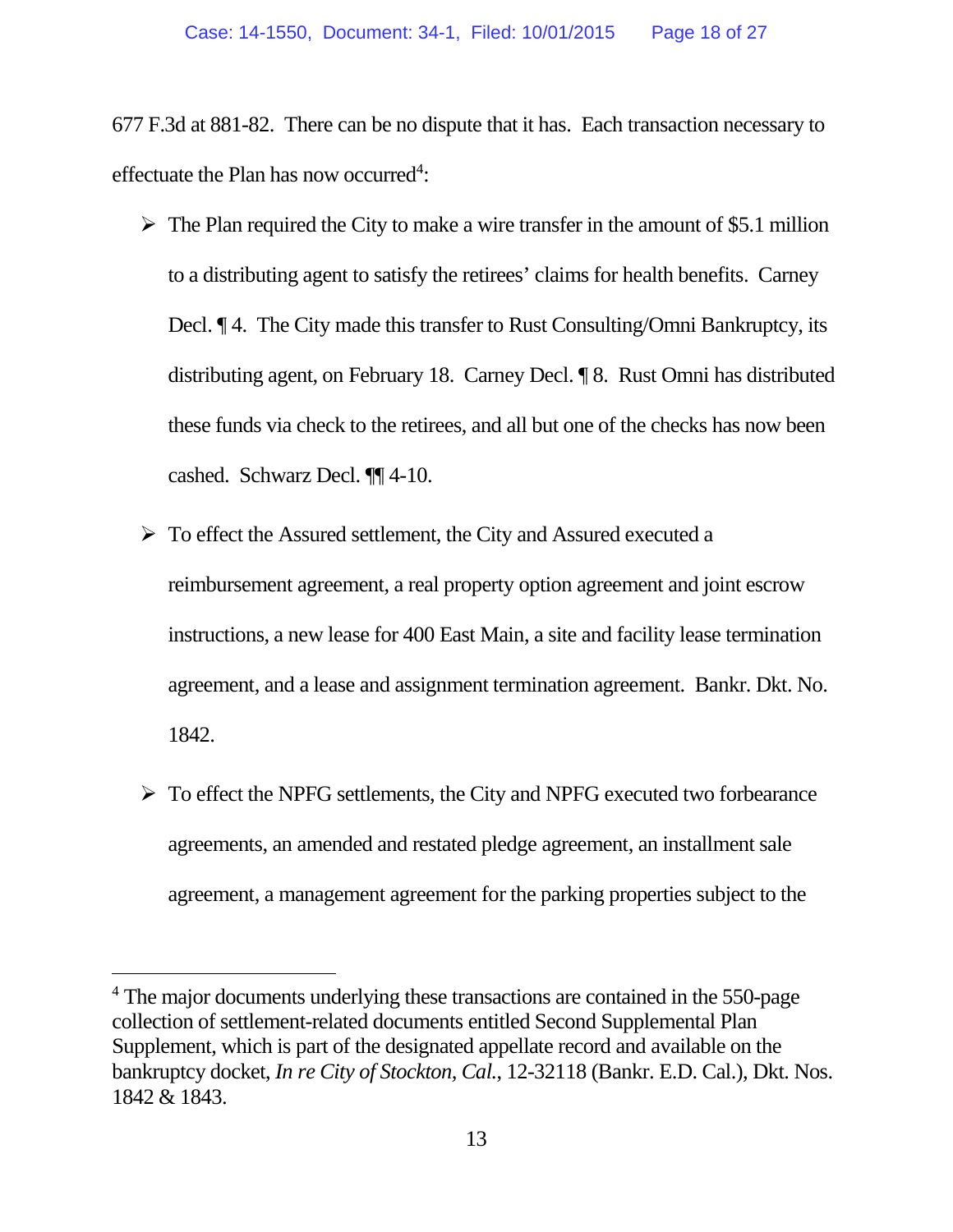settlement, a bill of sale, assignments and assumptions of four leases, and a title insurance policy. Bankr. Dkt. Nos. 1842 and 1843.

- To effect the Ambac settlement, the City and Ambac executed an amended and restated stipulation and settlement agreement. Bankr. Dkt. No. 1843.
- $\triangleright$  The City executed a new agreement with the California Department of Boating and Waterways. Bankr. Dkt. No. 1843.
- $\triangleright$  The City executed new agreements with its two minor league sports teams. Bankr. Dkt. No. 1843.

There is nothing more to do to effectuate the Plan, because all the mandated payments and transactions have been completed. It has been fully consummated, and this factor weighs in favor of equitable mootness.

## **3. The bankruptcy court cannot fashion effective relief without disrupting the Plan's economic foundations and upsetting the reliance interests of third parties not before the court.**

The final two factors relevant to equitable mootness concern the availability and impact of a remedy if Franklin prevails on the merits. They are (i) whether the court can fashion effective relief "without completely knocking the props out from under the plan," *In re Thorpe Insulation Co.*, 677 F.3d at 881-82; and (ii) the effect of an appellate remedy on third parties not before the court, *id.* Franklin's requested remedy—reversal of confirmation—would "fatally scramble the plan and …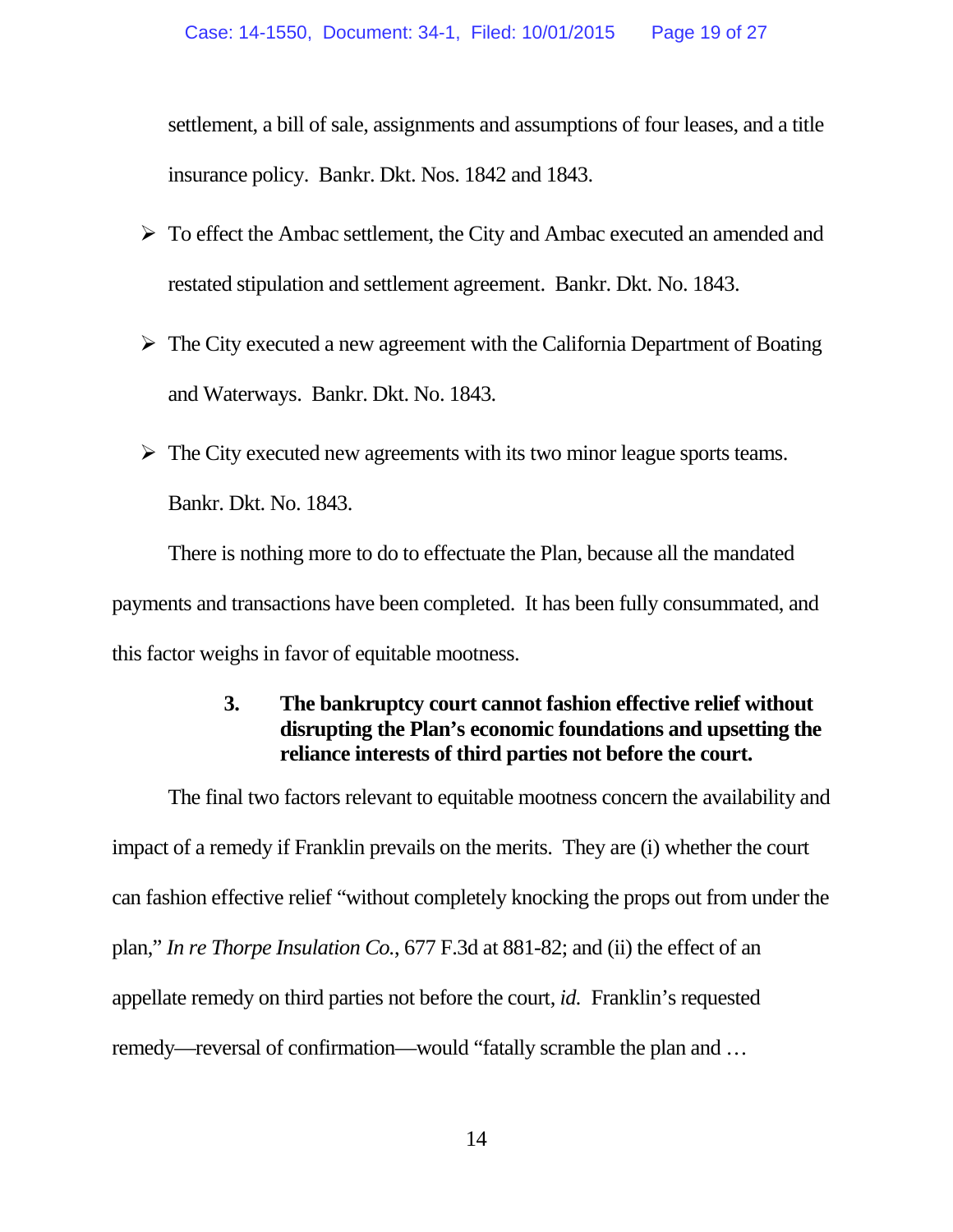significantly harm third parties who have justifiably relied on plan confirmation." *In re Semcrude, L.P.*, 728 F.3d 314, 321 (3d Cir. 2013). These factors thus favor dismissal.

As the Ninth Circuit explained in *In re Thorpe Insulation Co.*, "public policy values the finality of bankruptcy judgments because debtors, creditors, and third parties are entitled to rely on a final bankruptcy court order." 677 F.3d at 880. A recent Third Circuit decision, *In re Tribune*, illustrates this principle. Like here, *In re Tribune* concerned an appeal by a holdout creditor concerning a plan based largely on negotiated settlements. 2015 WL 4925923 at \*2. After the appellant declined to post a bond, the plan—and the challenged settlement—went into effect. *Id.* at \*2. The Court found the appeal equitably moot. Central to its reasoning was the many stakeholders' "common interest in the finality of a plan: the estate because it can wind up; the reorganized entity because it can begin to do business without court supervision and … without the cloud of bankruptcy; … lenders because they can collect interest and principal; customers …; and other constituents for different context-specific reasons that may boil down to it is easier to do business with an entity outside of bankruptcy." *Id.* at \*6. In light of this, the court refused to undo the settlement, noting that it was "a central issue in the formulation of a plan of reorganization" and that "effectively undermin[ing] [it]" would "recall the entire Plan for a redo."<sup>5</sup> *Id.* at \*7.

<sup>5</sup> The court also noted the appellant's refusal to post a bond, which indicated that "it effectively chose to risk a finding of equitable mootness and implicitly decided that an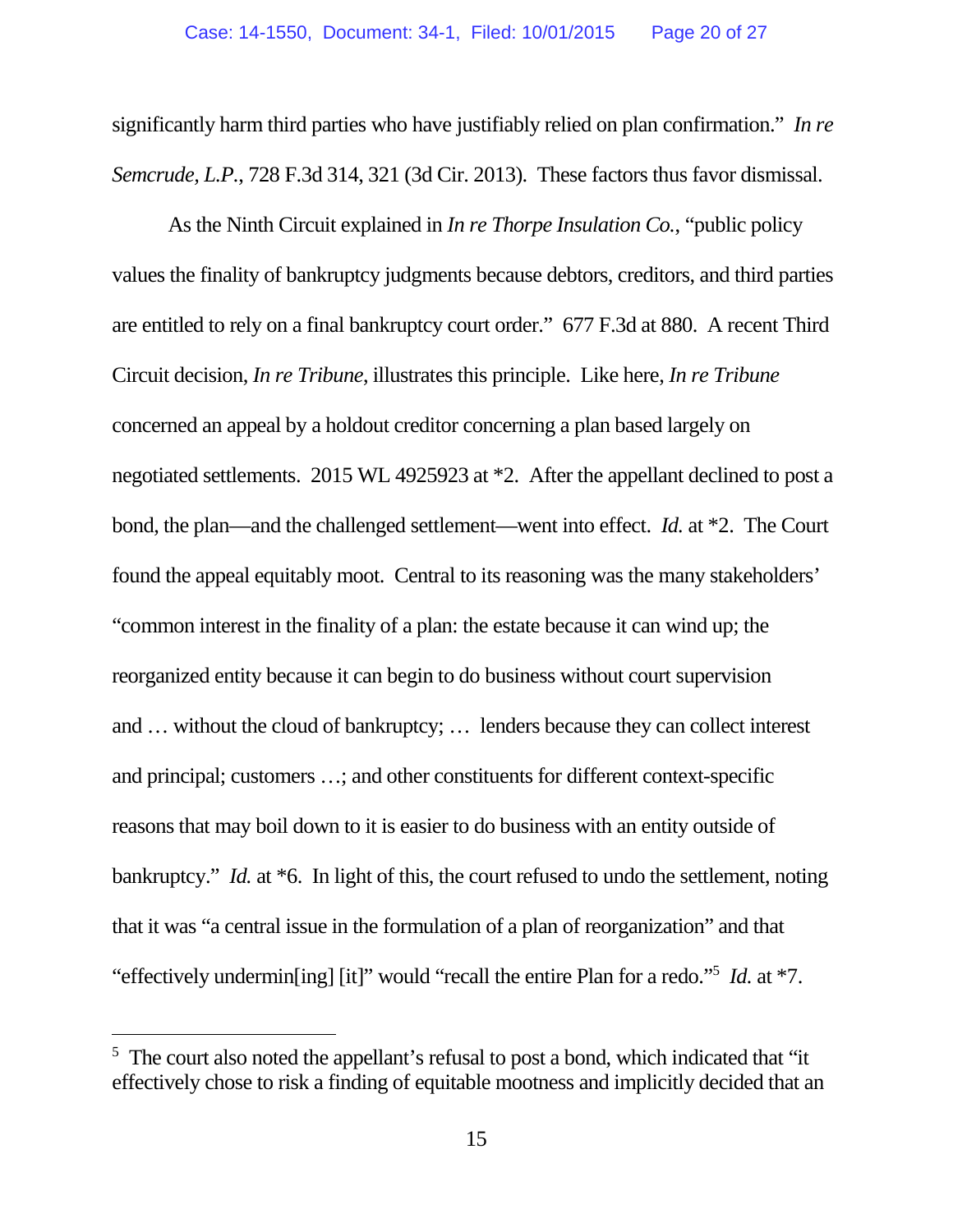The same analysis applies here. Franklin's appeal seeks one remedy: "that this Court reverse and remand with directions that the City provide fair, reasonable, and nondiscriminatory treatment to Franklin's unsecured claim." OB 84. In other words, Franklin wants this Court to undo the Plan and tell the bankruptcy court to pay Franklin more money. But "reversal of the order confirming the plan … would knock the props out from under the authorization for every transaction that has taken place." *In re Roberts Farms, Inc.*, 652 F.2d at 797. It would call into question the economic assumptions upon which each of the bilateral settlements is based and the payments made, and indeed would undermine the LRFP, the economic underpinning of the Plan and the City's recovery. This would drastically disrupt the City's ability to resume normal, post-bankruptcy functioning. *Cf. In re Tribune*, 2015 WL 4925923, at \*7. A reversal order would also frustrate the expectations of creditors not before this court, whose settlements were premised on the Plan and cannot now be undone.

Franklin may argue that its desired relief will not scuttle the Plan or disrupt thirdparty reliance because all it wants is more money. Indeed, the bankruptcy court suggested that it could potentially fashion such relief. ER479-80. The reality, however, is that Franklin is seeking the reversal of confirmation of the Plan. If it wins, there would be no confirmed plan. As the *In re Tribune* court explained, the argument that

appeal with a stay conditioned on any reasonable bond amount was not worth it." *Id.* So too here, where Franklin failed to diligently pursue a stay. *Supra* 9-12.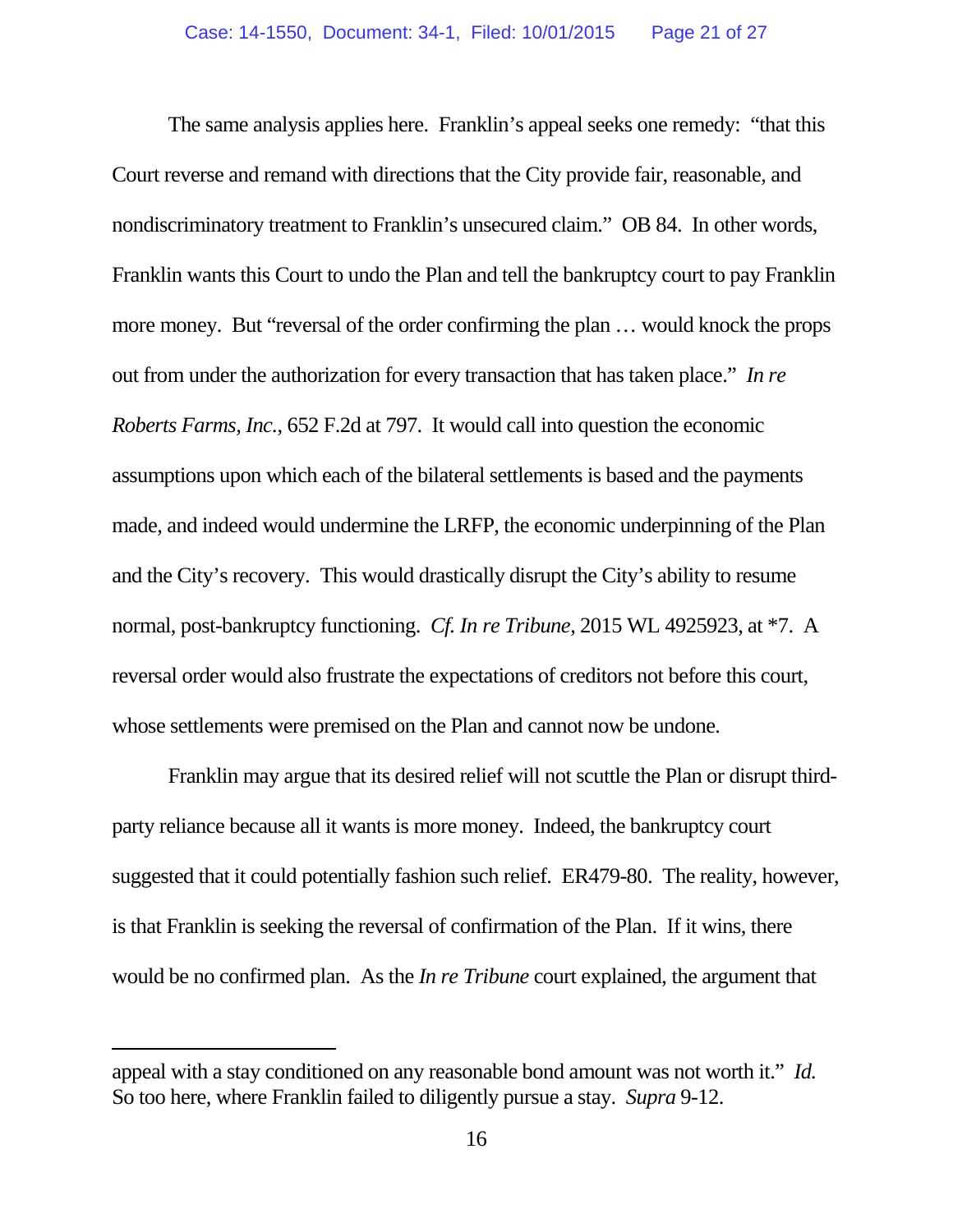the debtor is a going concern and therefore could, in theory, provide "further recovery" to a creditor "misses the point of the equitable mootness inquiry." 2015 WL 4925923, at \*7. The court "must also ask whether the *immediate* relief" sought by the debtor "would fatally scramble the plan." *Id.* (internal quotation marks and citation omitted).

Here it would. The bankruptcy court cannot unwind any of the settlements or other transactions. When Congress enacted chapter 9, it recognized that the Tenth Amendment requires respect for state and municipal sovereignty. To that end, chapter 9 includes § 904, which specifies that no order regarding the "property or revenues of the debtor" can be entered without debtor consent. 11 U.S.C. § 904(2). The bankruptcy court acknowledged that § 904 means that the court "cannot prevent or disapprove a settlement or compromise."<sup>6</sup> SER166. So the many consummated settlements founded on the Plan cannot be reversed—and even if they could be, the result would be disastrous.

Nor can a bankruptcy court simply order a municipal debtor to pay more money. No provision in chapter 9 suggests that sort of power, and it would raise similar Tenth

<sup>&</sup>lt;sup>6</sup> The context for this statement was the bankruptcy court's opinion regarding the applicability in chapter 9 of Federal Rule of Bankruptcy Procedure 9019, which calls for judicial scrutiny of settlements or compromises. *See In re City of Stockton, Cal.*, 486 B.R. 194 (Bankr. E.D. Cal. 2013). In holding that Rule 9019 does not apply, the bankruptcy court specifically relied on the fact that § 904 "limits the jurisdiction and powers of the court" short of interference with a debtor's property. *Id.* at 198. The City can therefore "pay any debt … without permission from th[e] court." *Id.* at 199.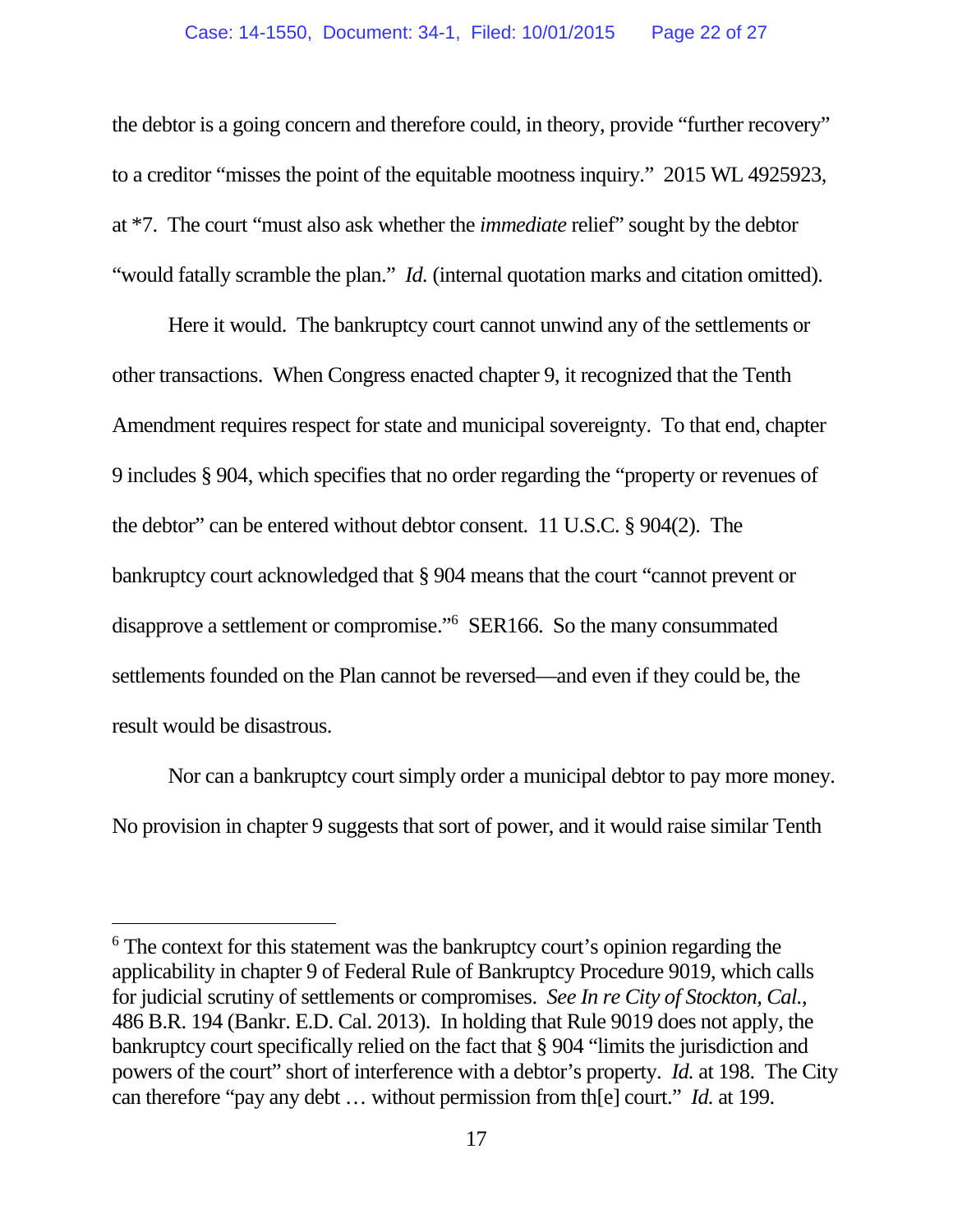Amendment and § 904 problems. And a bankruptcy court in a chapter 9 case cannot rewrite or modify a plan either. In chapter 9, only the debtor can propose a plan or propose a modification to its plan. 11 U.S.C. §§ 941, 942. The bankruptcy court "shall confirm the plan" if it meets all statutory requirements. *Id.* § 943(b). If not, it may deny the plan or dismiss the case. *Id.* § 930(a)(4)-(5), (b). But it cannot preserve the universe of existing treatment as to all but one dissenting creditor and order that such creditor be paid more than as provided in the plan of adjustment.

The "immediate result" of granting Franklin's request for reversal of the confirmation order would be to eliminate the one fixed point to which the Plan's now effectuated provisions were tethered. The flurry of transactions and other activities that occurred when the Plan went effective cannot be undone. More than 1,120 City retirees have cashed checks issued post-confirmation. A receiver and property manager for 400 E. Main Street have been hired, and the property was placed in receivership by a state court order. The building is undergoing sweeping renovations to convert space into the new City Hall. The downtown parking garages were transferred to a new Parking Authority, and are now being run by new management and staff who were hired after the Effective Date. Those parking garages yield revenues every day that go to paying off NPFG's parking bonds. These things have happened, at great expense and in reliance on the finality of the Plan. The toothpaste cannot be put back in the tube.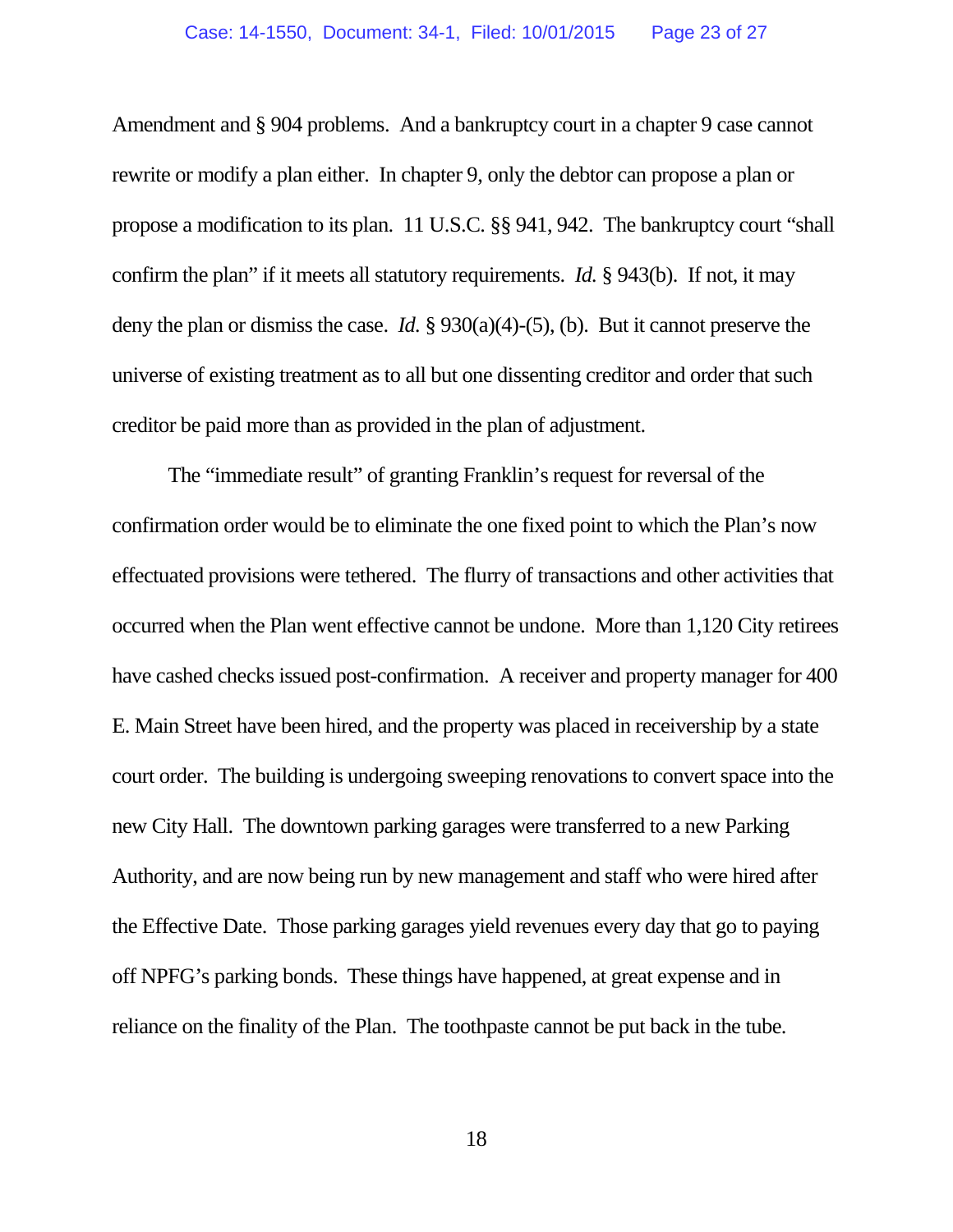## **B. The equitable mootness doctrine's interest in finality is particularly important in the chapter 9 context.**

The fact that this case arises under chapter 9 makes application of the equitable mootness doctrine even more appropriate than in chapter 11 cases like *In re Roberts Farms*, *In re Thorpe Insulation Co.*, or *In re Tribune*. The purpose of chapter 9 is to permit a distressed municipality to adjust its debts so that it can continue to provide essential services to citizens. 6 *Collier on Bankruptcy* ¶ 900.01[1] (Alan N. Resnick & Henry J. Sommer eds., 16th ed.). In this context—where relevant interests include not only those of debtors and creditors, but the public at large—the consequences of undoing a plan of adjustment are amplified and the need for finality is heightened. Particularly in a case in which the appellant did not diligently pursue a stay, the equities tilt strongly in favor of permitting the City and its residents to resume normal operation without the cloud of bankruptcy hanging over them.

Contrary to the above, a district court in the District of Alabama has suggested that the equitable mootness doctrine should not apply in a chapter 9 case. That decision, *Bennett v. Jefferson County., Ala.*, 518 B.R. 613 (N.D. Ala. 2014), is currently pending on appeal, and of course is not binding here. The Ninth Circuit's decisions are. And that Court has recognized and applied equitable mootness in a chapter 9 case. *In re City of Vallejo, Cal.*, 551 F. App'x 339 (9th Cir. 2013) (mem.).

Moreover, *Jefferson County* is simply wrong, as recognized by a recent opinion in *In re City of Detroit*, No. 15-cv-10036 (E.D. Mich.), Dkt. No. 47 (attached as Exhibit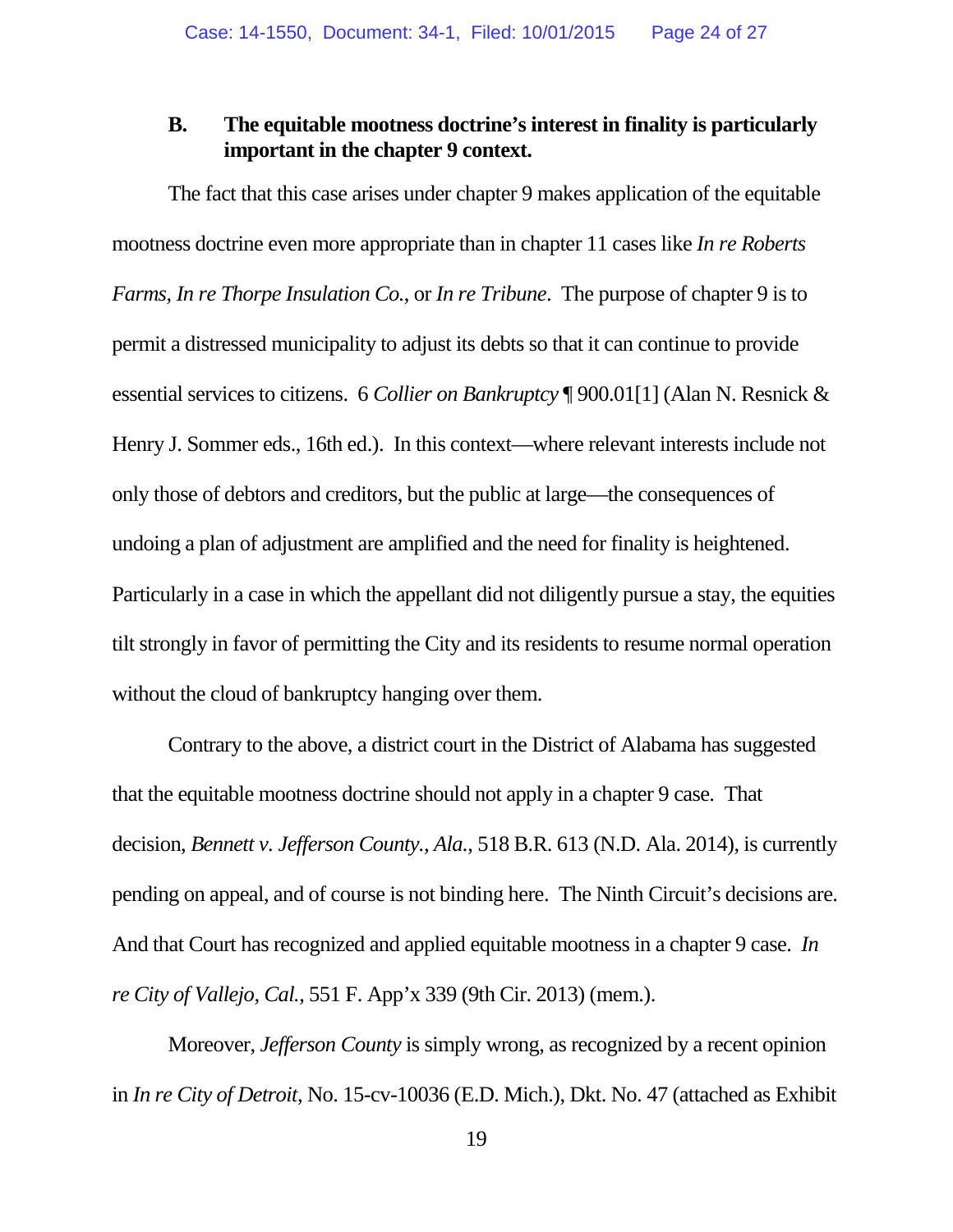I). In granting the City of Detroit's motion to dismiss an appeal as equitably and constitutionally moot, the district court expressly rejected the holding and rationale of *Jefferson County*. Noting that equitable mootness had been applied in a number of contexts outside of chapter 11 reorganizations, the district court determined that equitable mootness "is not concerned with the specific chapter under which the debtor's case was brought," but rather "whether hearing the bankruptcy appeal could unravel the debtor's plan and disturb the reliance interests created by it." *Id.* at 9-10.

The court found *Jefferson County*'s discussion of the differences between the policy objectives of chapter 9 and 11 "particularly problematic" and held that "[b]ecause the underlying equitable considerations of promoting finality and good faith reliance on a judgment applies with equal force to a Chapter 9 bankruptcy appeal, the Court sees no reason why the doctrine should not be applied" in chapter 9. *Id.* at 10. If anything, "the interests of finality and reliance ... surely apply with greater force" to a chapter 9 plan. *Id.* at 11. As in *Detroit*, those interests warrant dismissal of this appeal.

## **IV. Conclusion**

For these reasons, Franklin's appeal should be dismissed as equitably moot.

Dated: October 1, 2015 Respectfully submitted,

*/s/ Marc A. Levinson*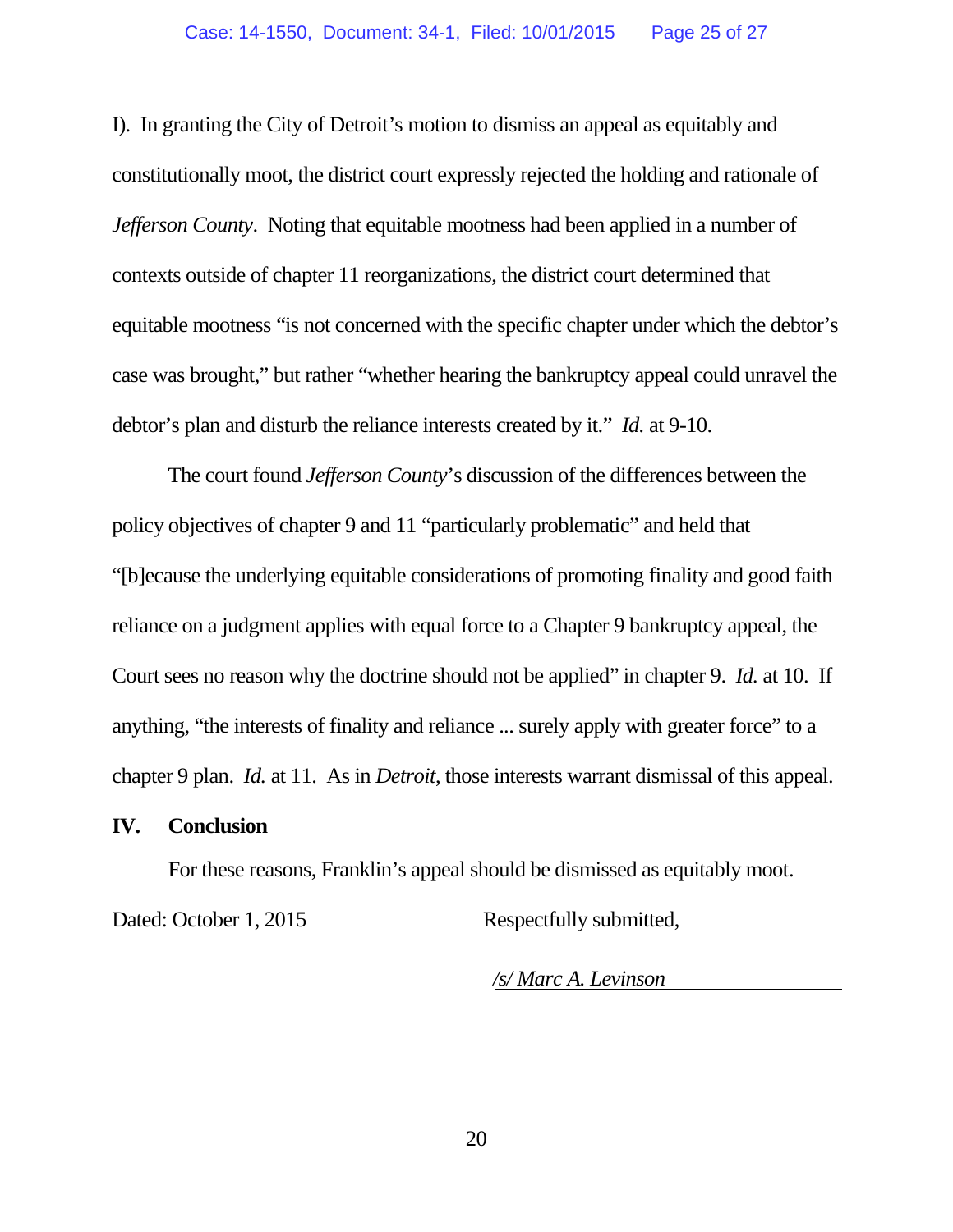Robert M. Loeb Christopher J. Cariello Orrick, Herrington & Sutcliffe LLP 1152 15th Street, N.W. Washington, D.C. 20005 (202) 339-8400

Jeffery D. Hermann Orrick, Herrington & Sutcliffe LLP 777 South Figueroa Street, Ste. 3200 Los Angeles, CA 90017 (213) 629-2020

Marc A. Levinson (Cal. Bar No. 57613) Patrick B. Bocash Lesley M. Durmann Orrick, Herrington & Sutcliffe LLP 400 Capitol Mall, Ste. 3000 Sacramento, CA 95814 (916) 447-9200

*Counsel for Debtor-Appellee*